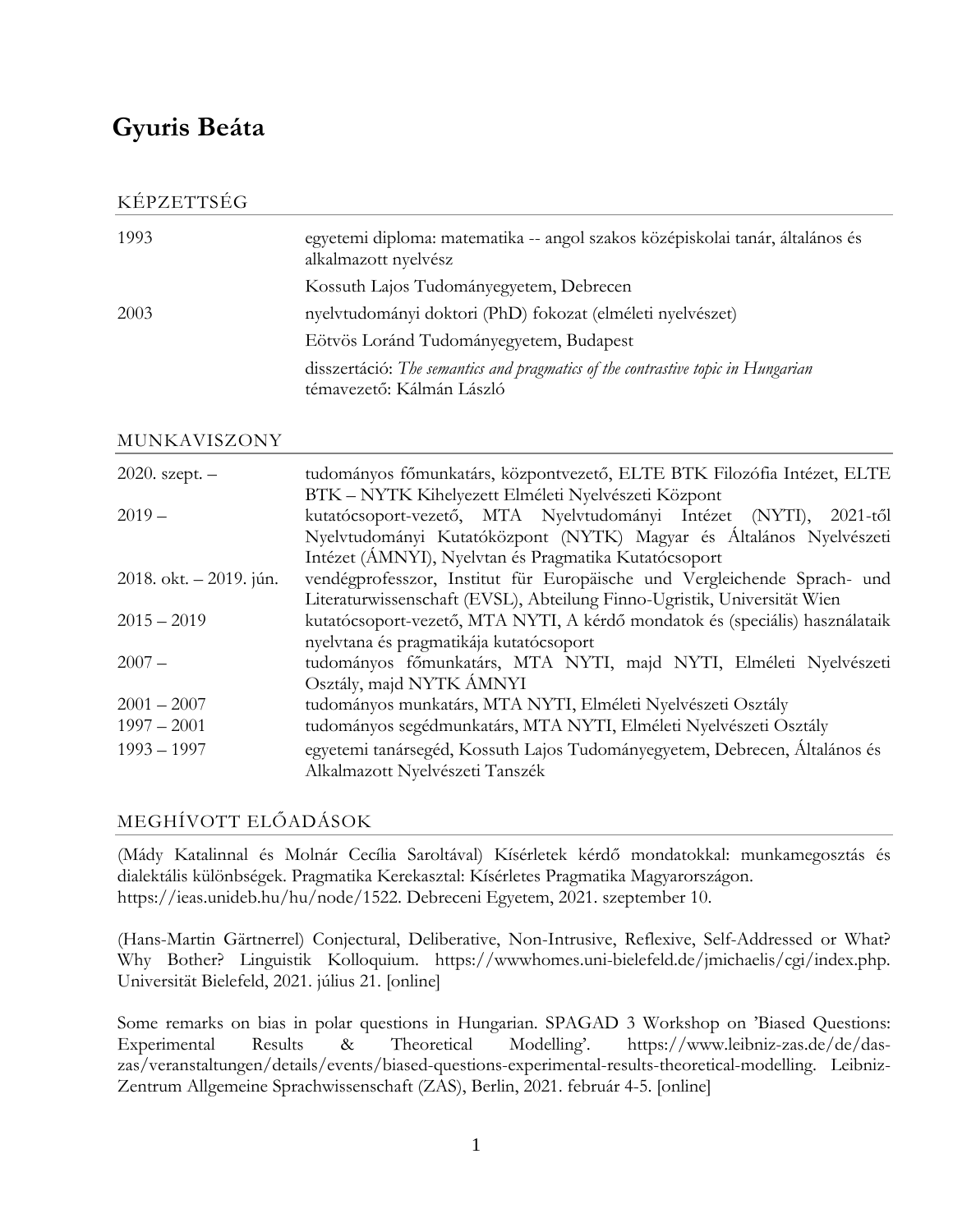Az -*e* kérdő partikula: szótári tétel és diskurzuspragmatikai jelentés. Pragmatika Kerekasztal 2020: A lexikai pragmatika Magyarországon (2000–2020). http://ling.bibl.u-szeged.hu/pragmatika/index.php/hirek/600 kerekasztal2020. SZTE, Szeged, 2020. október 2. [online]

Elfogult kérdések: szerkezet és modellezés. Szegedi Tudományegyetem, Eötvös Loránd Szakkollégium. 2020. február 26.

(Gärtner Hans-Martinnal) Phantoms, Echoes, and Unsolved Mysteries Surrounding Hungarian Polar Interrogatives. University of Cambridge, Faculty of Modern and Medieval Languages and Linguistics, Syntax Lab. 2019. október 7.

(Gärtner Hans-Martinnal). Aspects of question bias – evidence from Hungarian. Newcastle University, School of English Literature, Language and Linguistics. 2019. október 2.

(Gärtner Hans-Martinnal) Aspects of question bias – evidence from Hungarian. University of Edinburgh, School of Philosophy, Psychology and Language Sciences, "Meaning and Grammar" Research Group. 2019. október 1.

Biased polar questions in Hungarian. Universität Wien, Institut für Linguistik. [\(Konjunktion und](https://www.univie.ac.at/konjunktion/veranstaltungen.html)  [Disjunktion aus typologischer Perspektive.](https://www.univie.ac.at/konjunktion/veranstaltungen.html)) 2019. június 25.

Particles and questions: The view from Hungarian. Particles in German, English and beyond. http://pragmatics.uni-saarland.de/particles. Saarland University, Saarbrücken. 2019. január 21-22.

(Molnár Cecília Saroltával és Mády Katalinnal) Vélekedések, vágyak, szándékok tükröződése az eldöntendő kérdő mondatok megformálásában. Pragmatika Kerekasztal 2018. http://ling.bibl.uszeged.hu/pragmatika/index.php/en/hirek/422-pragmatika-kerekasztal-2018-pecs. Pécsi Tudományegyetem, 2018. szeptember 7.

Bias in polar questions -- the case of *ugye*. Lund-Potsdam-Budapest Colloquium. Lund University, 2017. június 15-16.

Bias in polar questions in the languages of Eastern Central Europe. Workshop Areal Convergence in Eastern Central European Languages and Beyond. https://www.acecelb2017.hu-berlin.de/de/program. Humboldt Universität zu Berlin, 2017. szeptember 27-29.

The semantics and pragmatics of polar interrogatives in Hungarian. Göttingen Spirit Summer School on Complex Clauses. https://linguistlist.org/issues/27/27-1526/. Göttingen, 2016. augusztus 11.

(Gärtner Hans-Martinnal) Some remarks on clausal complementation.Institut für Linguistik, Johann Wolfgang von Goethe-Universität, Frankfurt. 2016. július 7.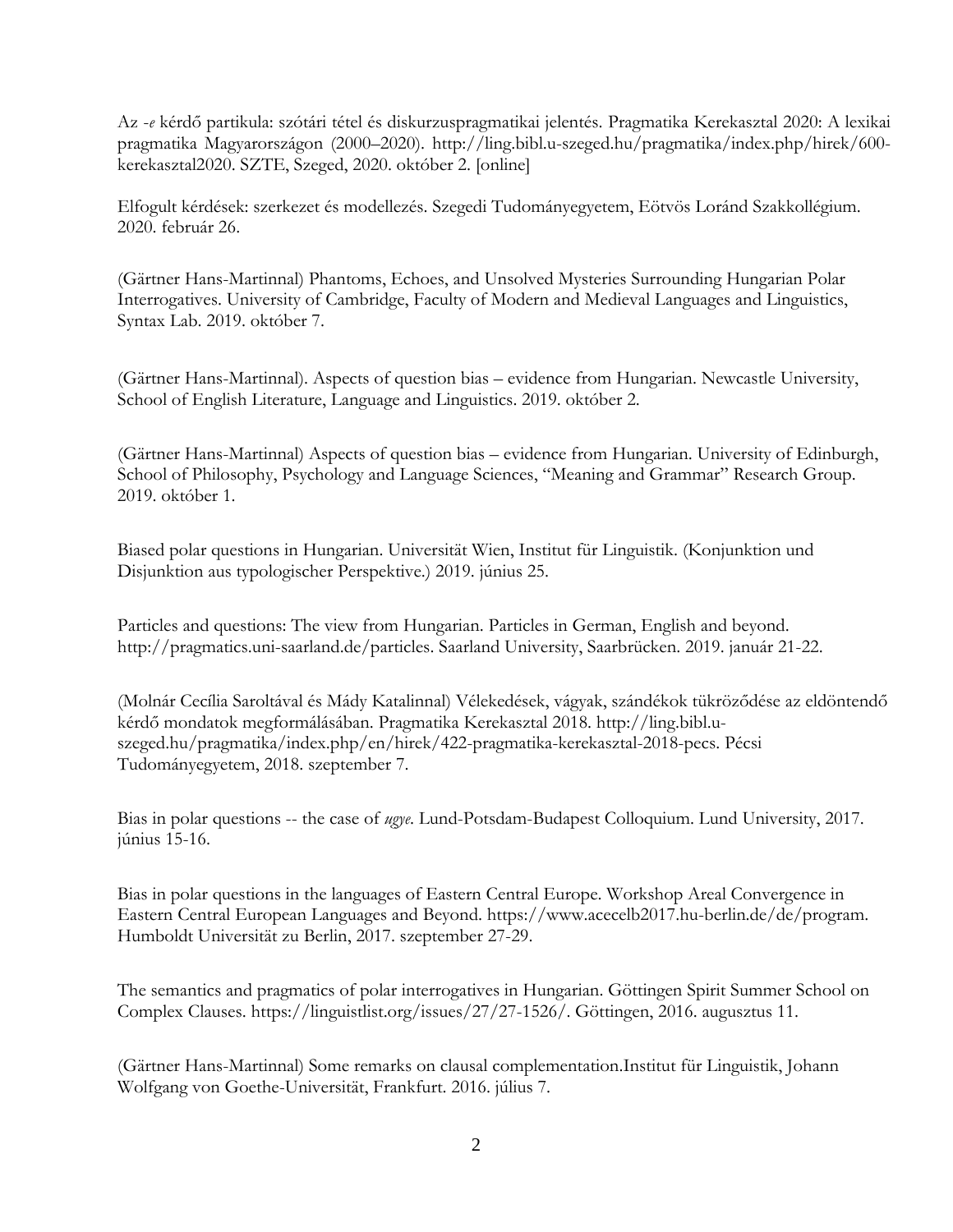(Gärtner, Hans-Martinnal) On delimiting the space of bias profiles for polar interrogatives. Linguistik Kolloquium, Universität Bielefeld. http://wwwhomes.uni-bielefeld.de/jmichaelis/cgi/index.php.] Bielefeld, 2016. április 13.

(Gärtner Hans-Martinnal) On the fine structure of the Hungarian topic field. Workshop Architecture of Topic. Lund University, 2014. december 12-14.

A magyar eldöntendő kérdő mondatok tipológiájához. Magyar Nyelvtudományi Társaság. Budapest, 2014. december 2.

A kérdések jelentésének formális modellezése és a "tűnődő" kérdések. PTE BTK — SIGNUM Csoport. Pécs, 2014. május 6.

(Gärtner Hans-Martinnal) On Incorporated Zero Token Demonstratives in Hungarian Quotative Inversion. Workshop Demonstration and Demonstratives. Stuttgart University, 2014. április 11-12.

(Gärtner Hans-Martinnal) Polar questions and bias types: evidence from Hungarian.Workshop on The role of modal particles in diverse speech acts. University of Venice, 2013. október 3-4.

(Gärtner Hans-Martinnal) Interpretive Aspects of Quotative Inversion: The Case of Hungarian. University of Bielefeld, 2012. október 2.

(Gärtner Hans-Martinnal) On Quotative Inversion in Hungarian. University of Lund (Aspektseminariet), 2012. május 22.

A diskurzuspartikulák elemzésének újabb módszerei: Esettanulmány a *hát*-ról a magyarban és egy magyarországi német dialektusban. PiNyeK, PPKE, Piliscsaba. 2011. október 11.

(Scott Jacksonnal) Hangsúly, hatókör és a percepció. 20 éves az elméleti nyelvészet szak. MTA NYTI Budapest, 2010. november 25-27.

Remarks on Hungarian exclamatives, Kolloquium Satztypen des Deutschen im Vergleich. ELTE, Budapest, 2010. november 3.

Contrastive topics in Hungarian: syntax or semantics? Workshop on Contrast, Information Structure and Intonation. University of Stockholm, 2005. október 28-29.

Once more on contrastive topics: discourse environments, intonation and interpretation. ZAS Semantikkreis, 2005. február 14.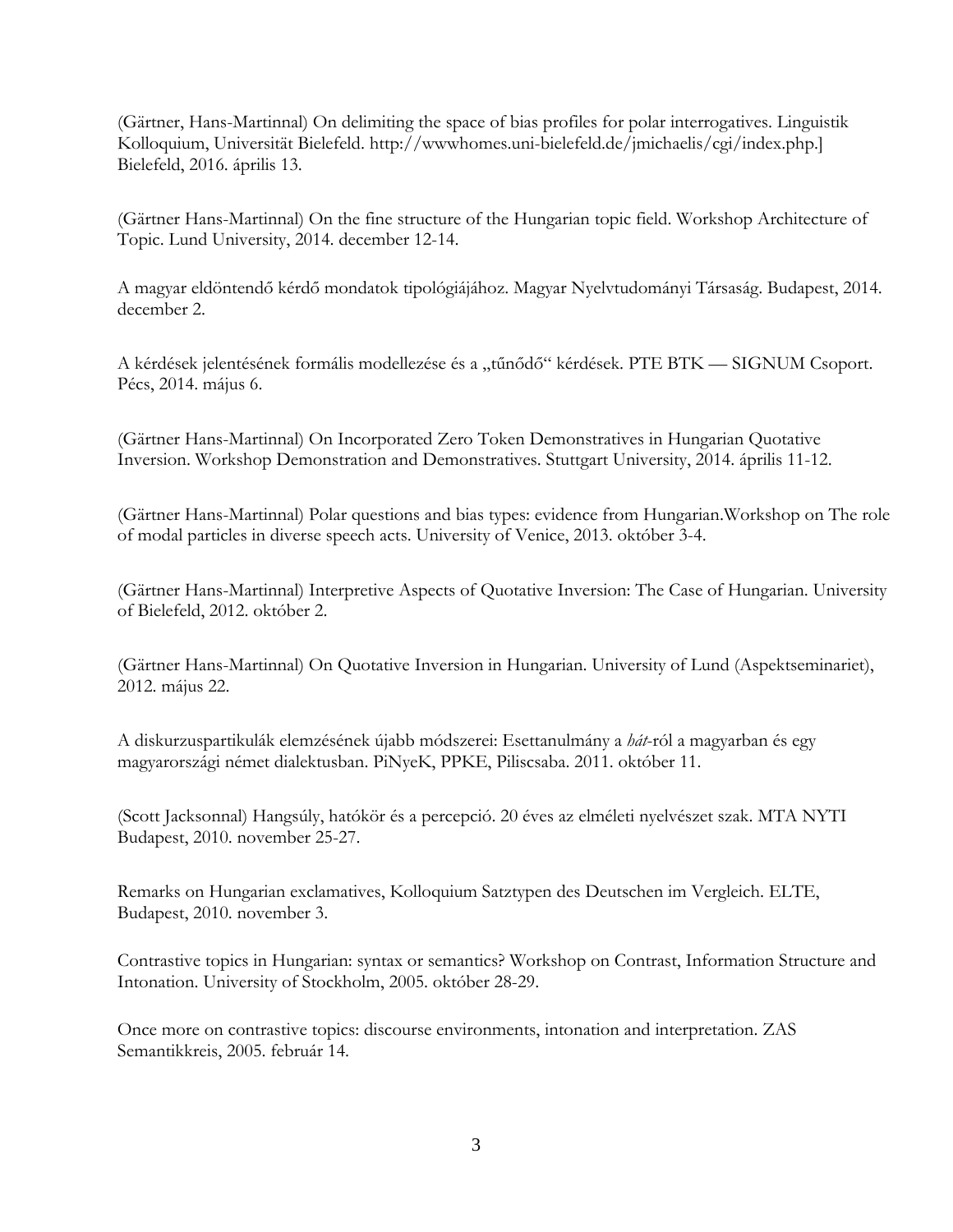Some issues in the interpretation of contrastive topics. ZAS Semantikkreis, 2004. február 9.

The narrow scope of contrastive topics: a new perspective. University of Potsdam, 2004. július 13.

A new look at the semantics/pragmatics of contrastive topics in Hungarian. DIP colloquium. ILLC, University of Amsterdam, 2004. június 4.

Contrastive topics: interpretability and scope. Grammatikseminar, Department of Nordic Languages, University of Lund, 2004. május 27.

A természetes nyelvi kvantorok jelentésének lexikális és strukturális összetevői. Tavaszi szél 2000 Gödöllő, 2000. április 15.

A formális szemantika néhány mai problémájáról. Doktori szeminárium, ELTE Romanisztika Doktori Program. 1997. szeptember 25.

### KONFERENCIA-ELŐADÁSOK, ABSZTRAKT ALAPJÁN ELFOGADVA

(elfogadva) The bias profiles of root interrogatives in Hungarian and Estonian. Congressus XIII Internationalis Fenno-Ugristarum. 2022. augusztus.

(Nagy Csengével) *Talán* and *ejsze:* a comparative study of inferential particles in two dialects. 15th International Conference on the Structure of Hungarian. https://icsh15.netlify.app/. Pécsi Tudományegyetem, 2021. augusztus 25-26.

(Molnár Cecília Saroltával és Mády Katalinnal) Experimenting with the bias profiles of positive polar interrogatives in Hungarian. 4th Experimental Pragmatics in Italy. https://www.intobrain.it/it/xpragit2020-21/ (xprag.it). Torino, 2021. július 8-9. [poszter, online]

Hungarian nem-e interrogatives: marking the source of speaker bias. https://www.linguistik.unifreiburg.de/veranstaltungen-konferenzen-1/dgfs-jahrestagung-2021/dokumente/dgfs\_booklet].Workshop Empirical approaches to canonical and non-canonical uses of negation. https://www.linguistik.unifreiburg.de/veranstaltungen-konferenzen-1/dgfs-jahrestagung-2021/programm/arbeitsgruppenprogramm. 43. Jahrestagung der Deutschen Gesellschaft für Sprachwissenschaft (DGfS), Freiburg, 2021. február 23-26. [online]

Polar questions, bias and the QUD: a case study of Hungarian. Graz QUD workshop -- QUDs and exhaustivity: experiments, computation, and theory. [https://www.xprag.de/?page\\_id=8424.](https://www.xprag.de/?page_id=8424) Graz, 2020. szeptember 25-26. [online]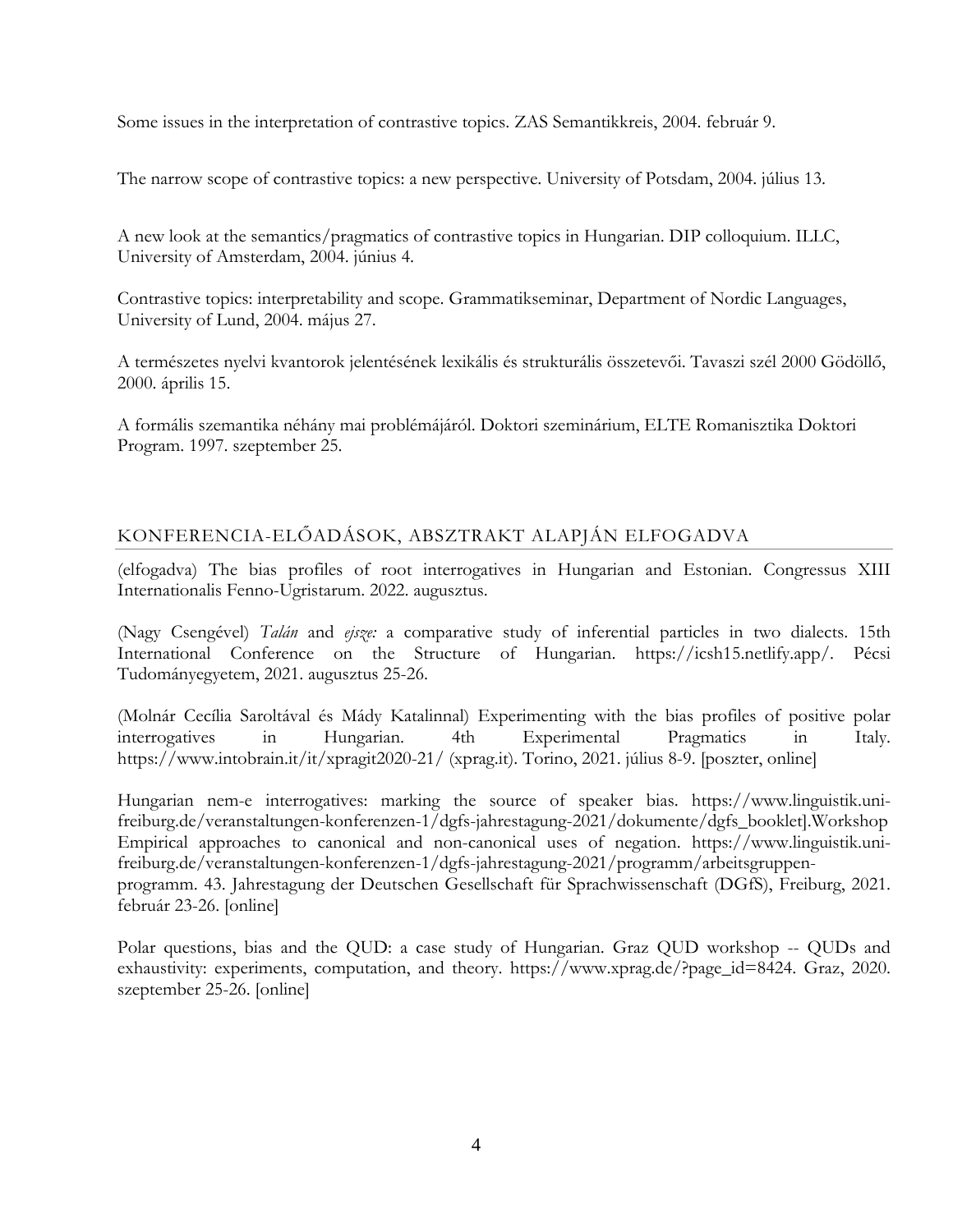(Molnár Cecília Saroltával és Mády Katalinnal) [Division of labour between polar interrogatives in](http://www.nytud.hu/sinfonija13/abs/gyuris+molnar+mady.pdf)  [Hungarian: A study in dialect semantics.](http://www.nytud.hu/sinfonija13/abs/gyuris+molnar+mady.pdf)

http://www.nytud.hu/sinfonija13/abs/gyuris+molnar+mady.pdf. [13th conference on Syntax, Phonology,](http://www.nytud.hu/sinfonija13/index.html)  [and Language Analysis.](http://www.nytud.hu/sinfonija13/index.html) http://www.nytud.hu/sinfonija13/index.html. MTA RIL Budapest, 2020. szeptember 24-26. [poszter, online]

Putting Hungarian rise-fall declaratives on the conversational scoreboard. The 56thAnnual Meeting of the Chicago Linguistic Society. 2020. április 30. - május 2., Chicago. (a konferencia a koronavírus-járvány miatt elmarad, az absztraktokat publikálták) [http://chicagolinguisticsociety.org/public/CLS56-](http://chicagolinguisticsociety.org/public/CLS56-Program_Sep29_v2.pdf) [Program\\_Sep29\\_v2.pdf.](http://chicagolinguisticsociety.org/public/CLS56-Program_Sep29_v2.pdf)

A *talán* diskurzuspartikula a kérdésekben. Újdonságok a szemantikai és pragmatikai kutatásokban. http://ling.bibl.u-szeged.hu/pragmatika/index.php/en/hirek/553-ujdonsagok-a-szemantikai-espragmatikai-kutatasokban-meghivo-es-program. Szeged, 2019. április 12.

(Gärtner Hans-Martinnal) On the Echoic Licensing of Propositional Negation in Hungarian Polar *e*-Interrogatives. Recent Issues in the Syntax of Questions Workshop. https://www.ling.unikonstanz.de/fachbereich/aktuelles/risq-2018/. Universität Konstanz, 2018. október 10.

Biasing Hungarian Questions: The Case of Negative Polar Interrogatives. Meaning in Non-Canonical Questions Workshop. https://sites.google.com/view/meaning-in-questions/home. Universität Konstanz, 2018. június 7-9.

Gyuris Beáta: Unifying two kinds of discourse effects of the particle ugye in Hungarian. Particles and the dimensions of meaning. http://ncs.ruhosting.nl/perspective/particle\_workshop/. Radboud University Nijmegen. 2017. június 29-30.

(Molnár Cecília Saroltával és Mády Katalinnal) Evidential bias in Hungarian polar question forms -- an experimental study. International Conference on the Structure of Hungarian. http://www.nytud.hu/icsh13/program.html. MTA NYTI 2017. június 29-30.

(Molnár Cecília Saroltával és Mády Katalinnal) Evidential bias and polar questions -- the division of labour in Hungarian. XPrag 2017. [https://xprag2017.uni-koeln.de/index.php?id=27014.](https://xprag2017.uni-koeln.de/index.php?id=27014) Universität zu Köln, 2017. június 21-23. [poszter]

(Mády Katalinnal, Reichel Uwe-val és Gärtner Hans-Martinnal) Prosody of dialogue acts. Challenges in Analysis and Processing of Spontaneous Speech Workshop. MTA NYTI, 2017. május 16.

A tagadószót tartalmazó eldöntendő kérdő mondatok jelentéséhez. Újdonságok a szemantikai és pragmatikai kutatásokban c. konferencia. Szeged, SZTE, 2016. április 22.

On two types of polar interrogatives in Hungarian and their interaction with inside and outside negation. A DGfS 26 konferencia The grammatical realization of polarity: Theoretical and experimental approaches c. workshopja. Universität Konstanz, 2016. február 24-26.

Gärtner Hans-Martinnal) On delimiting the space of bias profiles for polar interrogatives. Questions, Answers, and Negation c. XPrag.de Workshop. Berlin, ZAS, 2016. január 20-22.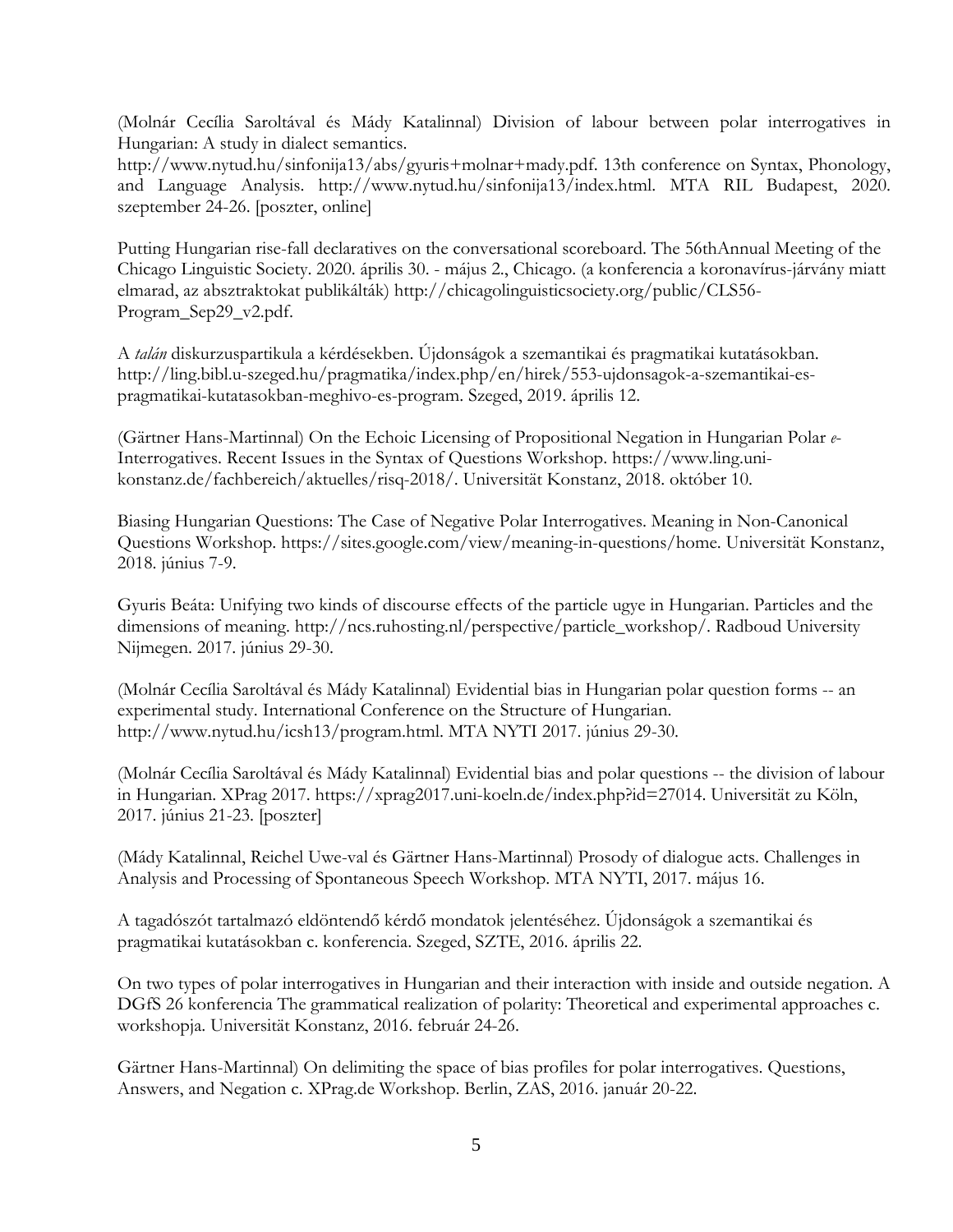Dimensions of bias in polar questions: evidence from Hungarian. LAGB 2014, University of Oxford. 2014. szeptember 1-5.

(Scott Jacksonnal) Factors affecting scope in Hungarian. Workshop on Quantifier Scope: Syntactic, Semantic, and Experimental Approaches. https://sites.google.com/site/quantification2014/hom. IKER Bayonne, 2014. június 12-13.

(Mády Katalinnal és Szalontai Ádámmal) Phrase-initial boundary tones in Hungarian interrogatives and exclamatives. Prosody-Discourse Interface Conference (IDP 2013). University of Leuven, Belgium. 2013. szeptember 11-13.

(Gärtner Hans-Martinnal) Interpretive Aspects of Quotative Inversion: The Case of Hungarian. Workshop Quotation: Perspectives from Philosophy and Linguistics*.* RU Bochum, 2012. szeptember 28.

(Mády Katalinnal) Low phrase-initial boundary tone in Hungarian exclamatives. Workshop Advancing Prosodic Transcription for Spoken Language Science and Technology, a LabPhon13 szatelit-workshopja. Stuttgart, 2012. július 30.

(Gärtner Hans-Martinnal) Hungarian quotative inversion. DGfS Workshop Information Structure in Non-Assertive Speech Acts. U. Frankfurt. 2012. március 3-6.

An all-purpose particle? Theoretical Pragmatics 2011. ZAS Berlin, 2011. október 13-15.

Hungarian *hát:* New perspectives on old puzzles. SinFonIJA4. MTA NYTI Budapest, 2011. szeptember 1- 3.

(Mády Katalinnal) Kontrastive Topiks im Ungarischen zwischen Syntax und Pragmatik: Eine Experimentelle Analyse. Semantik und Pragmatik im Südwesten. Göttingen, 2010. május 28-29.

(Mády Katalinnal) Contrastive topics between syntax and pragmatics in Hungarian: An experimental analysis. 46th Meeting of the Chicago Linguistic Society. Chicago, 2010. április 8-10.

"Tagging" Hungarian. LAGB Fiftieth Anniversary Golden Jubilee Meeting. University of Edinburgh, 2009. szeptember 6-9.

(Gärtner Hans-Martinnal) Modulating question acts: The case of Hungarian particle *vajon*. Szklarska Poręba Workshop 10. 2009. március 12-16.

Sentence-types, discourse particles and intonation in Hungarian. Sinn und Bedeutung 13. Univ. Stuttgart, 2008. szeptember 30. – október 1.

The interpretation of a contrast-marking particle. 18th International Congress of Linguists. Korea University, Szöul, Korea. 2008. július 21-26.

Hangsúly = fókusz? A hangsúlyos *csak* diskurzus-partikula interpretációja. A mai magyar nyelv leírásának újabb módszerei 7 konferencia. Szeged, 2007. október 25-26.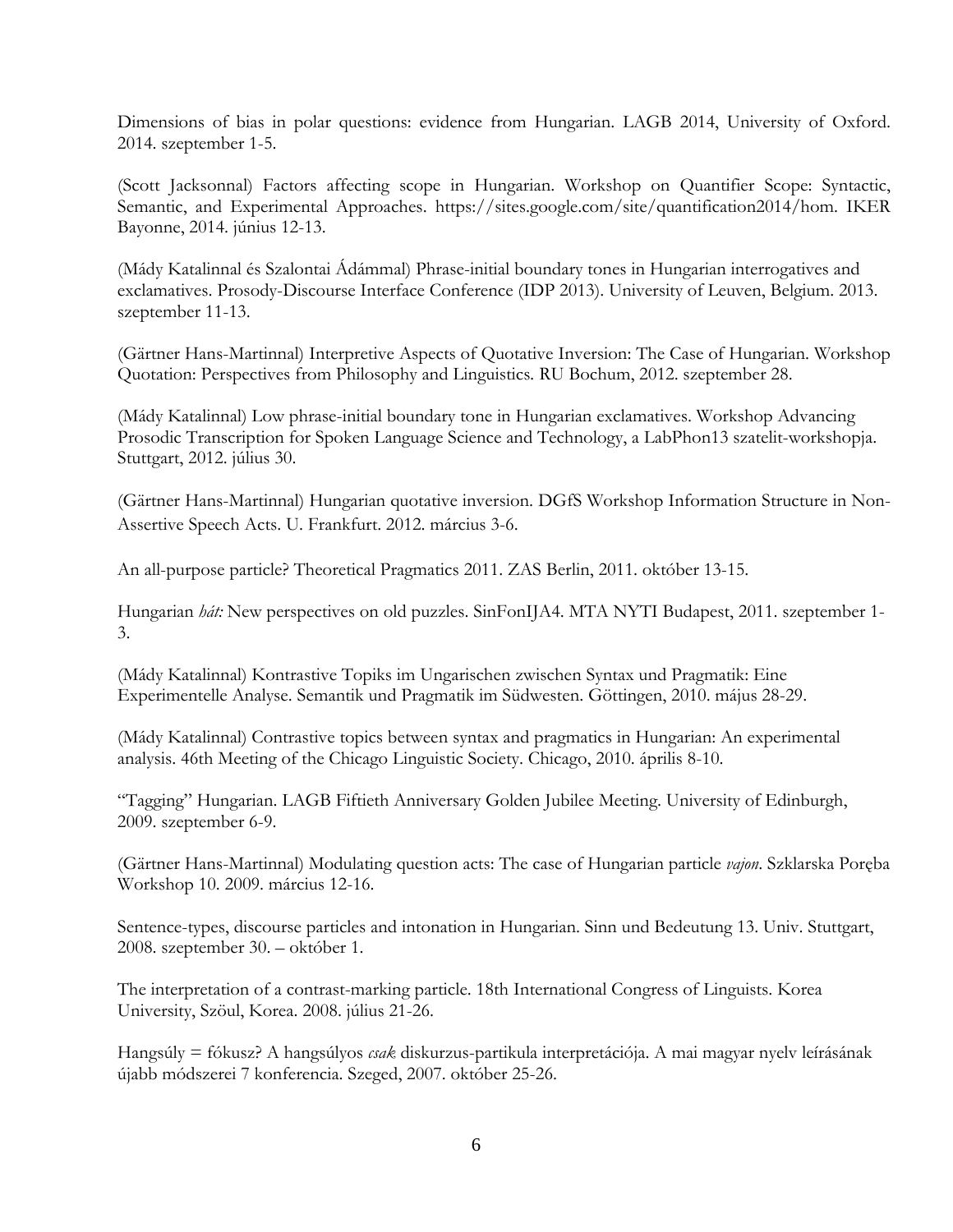(Gärtner Hans-Martinnal).Interpreting *vajon*. ICSH8, NYU-CUNY, New York City. 2007. május 24-26.

Contrasting expectations: the Hungarian modal particle *csak*. 3rd Workshop on Contrast, ZAS Berlin. 2007. május 3-4.

Stylistic postposing or something else? 7th International Conference on the Structure of Hungarian. Veszprém, 2005, május 29-31.

Weak quantifiers in contrastive topic. Indefinites and Weak Quantifiers Conference. Brüsszel, 2005. január 6-8.

A kontrasztív topik és a kollektivitás. 7. Nemzetközi Magyar Nyelvtudományi Kongresszus. Budapest, 2004. augusztus 29-31.

A New Approach to the Scope of Contrastive Topics. Worshop on dislocated elements in discourse: Syntactic, semantic, and pragmatic perspectives. ZAS, Berlin, 2003. november 28-30.

Specificity and Information Structure – A unified approach to the semantics of contrastive topics. Sinn und Bedeutung 8, Johann Wolfgang Goethe-Universität, Frankfurt, 2003. szept. 29. - okt.1.

Contrastive topics: interpretability and interpretational constraints. Information Structure in Context. IMS, Stuttgart, 2002. november 15-16. [poszter]

Contrastive topics in a possible-world semantics. Seventh Symposium on Logic and Language. Pécs, 2002. augusztus 26-29.

Az aktuális tagolás és a kvantorok hatóköre A mai magyar nyelv leírásának újabb módszerei V. Szeged, 2001. szeptember 27-29.

Contrastive topics and alternatives. Fifth International Conference on the Structure of Hungarian. Budapest, 2001. május 24-26.

Contrastive Topics Cross-Linguistically. Second International Conference in Contrastive Semantics and Pragmatics. Cambridge, UK, 2000. szeptember 11-13.

Nem főnévi kategóriák a kontrasztív topik pozíciójában. Nyelvészeti Doktoranduszok Harmadik Országos Konferenciája. Szeged, 1999. november 18.

The Interpretation of Adverbial Quantifiers in Contrastive Topic in Hungarian. NELS 30. Rutgers University, New Brunswick, NJ, 1999. október 24-26.

Anaphoric relations in Hungarian conditional sentences with indefinite NPs. 6th Symposium on Logic and Language. Budapest, 1998. augusztus 29-31.

On the Semantic Interpretation of Temporal and Conditional Subordinate Clauses in Hungarian. Fourth International Conference on the Structure of Hungarian. Pécs, 1998. augusztus 26-28.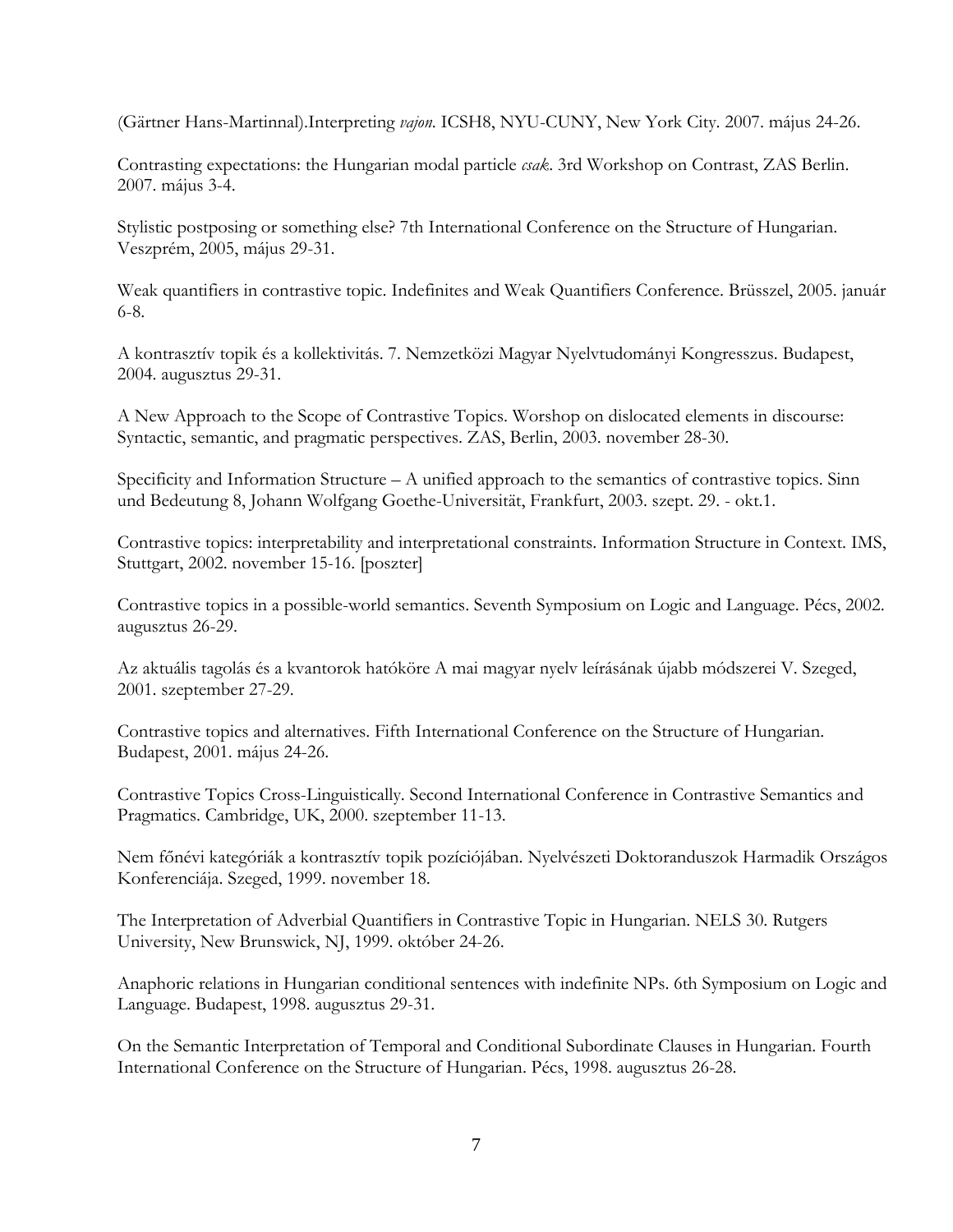A Pragmatic Account of the Distribution of Hungarian Quantifiers in Contrastive Topic. Graduate Students' Third Linguistics Symposium. Budapest, 1998. június 5.

Focus, Aspect and Quantification in Hungarian: a Compositional Approach. Bridges and Interfaces: Form, Meaning and Function. Prága, 1998. március 12-14.

Az implicit temporális kvantorok interpretációjáról. Nyelvészeti Doktoranduszok Harmadik Országos Konferenciája. Szeged, 1997. november 28-29.

Subordinate Clauses are not Always Restrictors. Graduate Students' Third Linguistics Symposium, Budapest, 1997. június 6.

Temporális kvantorok a magyarban. A mai magyar nyelv leírásának újabb módszerei III. Szeged, 1997. április 16-17.

Az univerzális kvantifikáció értelmezése óvodáskorban. 6. Országos Alkalmazott Nyelvészeti Konferencia, Nyíregyháza, 1996. április 2-4.

### TOVÁBBI ELŐADÁSOK

(Gärtner Hans-Martinnal) Yiddish Interrogatives. Yiddish Reading Group; NYTK & UCL. Budapest. https://www.ucl.ac.uk/pals/research/linguistics/linguistics-seminar-series/nytud-ucl-yiddish-readinggroup-5781. 2021. május 10. [online]

*Talán* 'Perhaps'. NYTI, Budapest, 2020. december 17. [online]

Előadás az MTA Magyar Nyelvészeti Munkabizottság felkérésére, a Nyelvtan és Pragmatika Kutatócsoport munkájáról. NYTI Budapest, 2019. október 18.

(Gärtner Hans-Martinnal) The Grammar and Pragmatics of Interrogatives and Their (Special) Uses. Some Introductory Remarks. The Grammar and Pragmatics of Interrogatives and Their (Special) Uses workshop. https://glowlinguistics.org/41/sem/. (szervező: Gärtner H.-M. és Gyuris B.) GLOW 41, Budapest. 2018. április 14.

Rising declaratives and their Hungarian counterparts.  $K + K = 120$ . Workshop Dedicated to László Kálmán and András Kornai on the occasion of their 60th birthdays. http://clara.nytud.hu/~kk120/workshop/workshop.html. MTA NYTI Budapest, 2017. december 18.

Bias in polar questions -- experimental investigations on Hungarian. Meeting of AvH-Partnership MTA-Bielefeld "Grammar and Pragmatics". Bielefeld University, 2017. július 18.

Some further remarks on the form and interpretation of polar interrogatives in Hungarian. Bielefeld-Budapest Humboldt Workshop, Bielefeld, 2016. október 10-11.

(Gärtner Hans-Martinnal) On bias profiles for polar interrogatives. Előadás a Magyar Szemantikusok Asztaltársasága (MASZAT) előadássorozatában. MTA NYTI, 2015. október 29.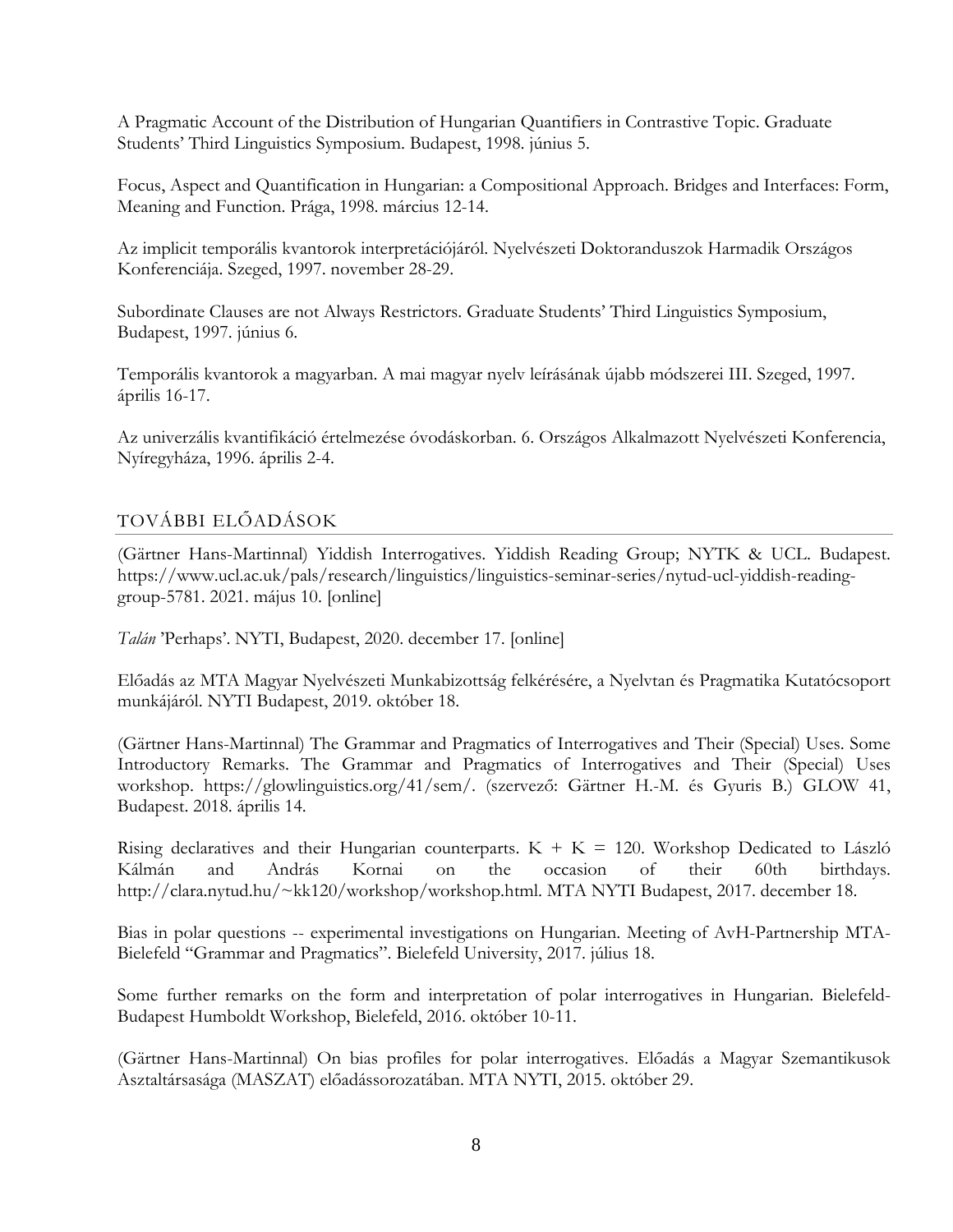Polar questions and particles in Hungarian: Some observations. MTA - U. Bielefeld Workshop on "Grammar and Pragmatics". Budapest, 2015. október 2-3.

(Gärtner Hans-Martinnal és Daniel Gutzmann-nal) Reflective Questions and Indirect Speech Act Failure: Crosslinguistic Variation and Formal Modeling. Workshop Speech Act Theory. ZAS Berlin, 2015. június 11-13.

Dimensions of bias in polar questions: evidence from Hungarian. Linguistik Kolloquium*,* Universität Bielefeld, 2015. június 3.

New perspectives on bias in polar questions: a study of Hungarian. MTA NYTI Budapest, MASZAT 2014. március 27.

A kvantorhatókört befolyásoló tényezők a magyarban. MTA NYTI, Elmélet és kısérlet a nyelvészetben *c.*  kerekasztal. 2014. február 25.

A magyar eldöntendő kérdő mondatok interpretációjához. MTA NYTI Budapest, 2013. szeptember 19.

(Mády Katalinnal és Szalontai Ádámmal) Experimental investigations on the prosody of Hungarian exclamatives. MTA NYTI Budapest, 2013. május 30.

Vannak-e szabályai a *vajon* előfordulásának a beszédben? A beszéd és ami mögötte van. MTA Budapest, 2013. április 25.

Experimental Studies on Stress and Scope in Hungarian. Mini-workshop on quantifier scope. Eberhard-Karls-Universität Tübingen, 2013. március 11.

(Gärtner Hans-Martinnal) Hungarian quotative inversion. MTA NYTI Budapest, 2012. április 3.

Experimental studies on stress and scope in Hungarian. MTA NYTI Budapest, 2011. december 13.

Zusammenhänge zwischen Syntax und Informationsstruktur im Ungarischen. EUROGr@amm Treffen, Oslo, 2011. szeptember 15-16.

(Mády Katalinnal) A magyar (kontrasztív) topik prozódiájának kísérletes vizsgálata. MTA NYTI Budapest, 2010. szeptember 28.

(Mády Katalinnal) Contrastive topics between syntax and pragmatics in Hungarian: An experimental analysis. Institut für Phonetik und Sprachverarbeitung, LMU München, 2010. június 24.

Hungarian polar interrogatives with and without -*e*. Second Workshop on Modalpartikeln und Satztypen im Sprachvergleich Deutsch-Ungarisch. Göttingen, 2010. március 18-19.

*Csak:* From an exclusive particle to a context marker. Workshop Modalpartikeln und Satztypen im Sprachvergleich Deutsch-Ungarisch. Budapest, MTA NYTI, 2009. aug. 24-25.

A magyar diskurzus-partikulák interpretációja a mondatfajta és az intonáció tükrében: Az *ugye* partikula elemzése. MTA NYTI, Budapest, 2009. január 20.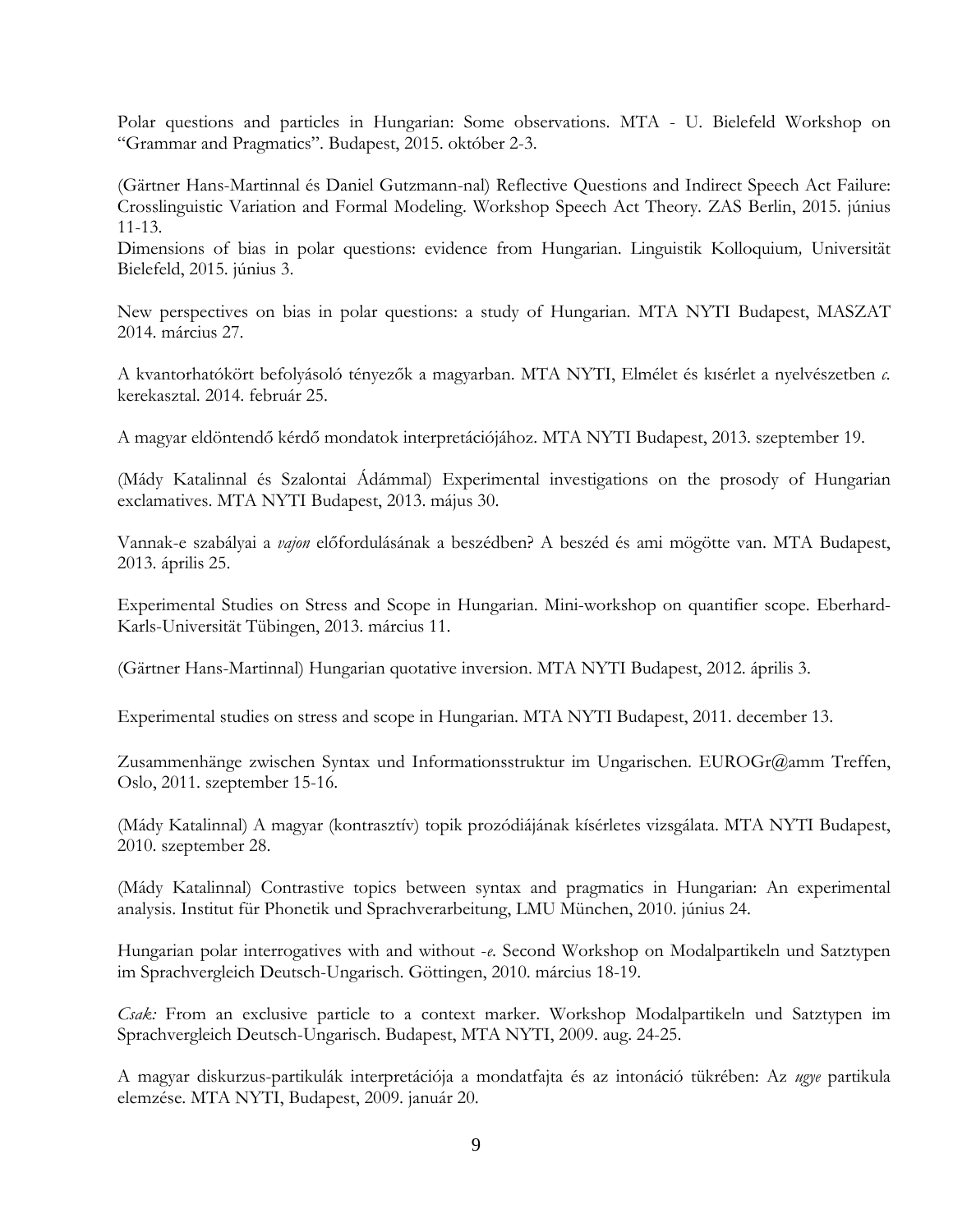A *csak* mint diskurzus-partikula. MTA NYTI, Budapest, 2007. április 24.

A fókusz és hatókör összefüggései a magyarban. MTA NYTI, Budapest, 2006. november 23.

All contrastive topics are not equal: A reconsideration of the puzzle of the narrow scope readings. NOW-OTKA Project Meeting Syntax, Semantics and Phonology of the Left Periphery. Leiden, 2004. december 1-2.

The scope of Hungarian contrastive topics. ZAS mini-workshop on topic indefinites. ZAS Berlin, 2004. január 19.

A magyar kontrasztiv topik jelentéstani vizsgálata. MTA NYTI Budapest, 2003. október 21.

Kvantoros kifejezések és alternatíváik a kontrasztív topikban. Funkcionális mondatperspektíva és szövegszerkesztési stratégia. Miskolc, 2001. május 21.

A hatókör-értelmezés általános szabályai és a kontrasztív topik a magyarban. Konferencia a Magyar Tudomány Napja Tiszteletére. Szeged, 2000. november 3.

Quantifiers, Contrastive Topics and Hungarian. Open House Poster Session at the Linguistics Department of the University of Massachusetts. Amherst, 1999. március 12. [poszter]

On the Semantic Properties of Hungarian Quantifiers in Contrastive Topic. Semantics Reading Group. University of Massachusetts, Amherst, 1998. december 1.

### KEREKASZTAL-BESZÉLGETÉSEN MEGHÍVOTTKÉNT VALÓ RÉSZVÉTEL

Kerekasztal a diskurzusjelölőkről. A Magyar Nyelvtudományi Társaság Általános Nyelvészeti Szakosztálya és Magyar Nyelvészeti Szakosztálya rendezésében. ELTE BTK, Budapest 2011. május 17.

### TANÍTÁS

ELTE ENY BA: ELTE szabad bölcsészet BA-program, elméleti nyelvészet specializáció ELTE ENY MA: ELTE elméleti nyelvészet MA program ELTE ENY PHD: ELTE elméleti nyelvészet PhD program ELTE ENY5: ELTE elméleti nyelvészet szak (ötéves program) UW-U: Diplom Lehramt UF Ungarisch, Bachelor Hungarologie, Bachelor Lehramt UF Ungarisch, Universität Wien UW-F: Bachelor Fennistik, Universität Wien UW MA: Masterstudium Finno-Ugristik, Universität Wien UW EC: Erweiterungscurriculum Ungarische Sprache, Literatur und Kultur, Universität Wien PPKE ENY/DB MA: PPKE elméleti nyelvészet/digitális bölcsészet MA PPKE NY/DB PHD: PPKE Nyelvtudományi/Digitális bölcsészet PhD PPKE A BA: PPKE anglisztika BA KLTE ÁNY: KLTE általános és alkalmazott nyelvészet szak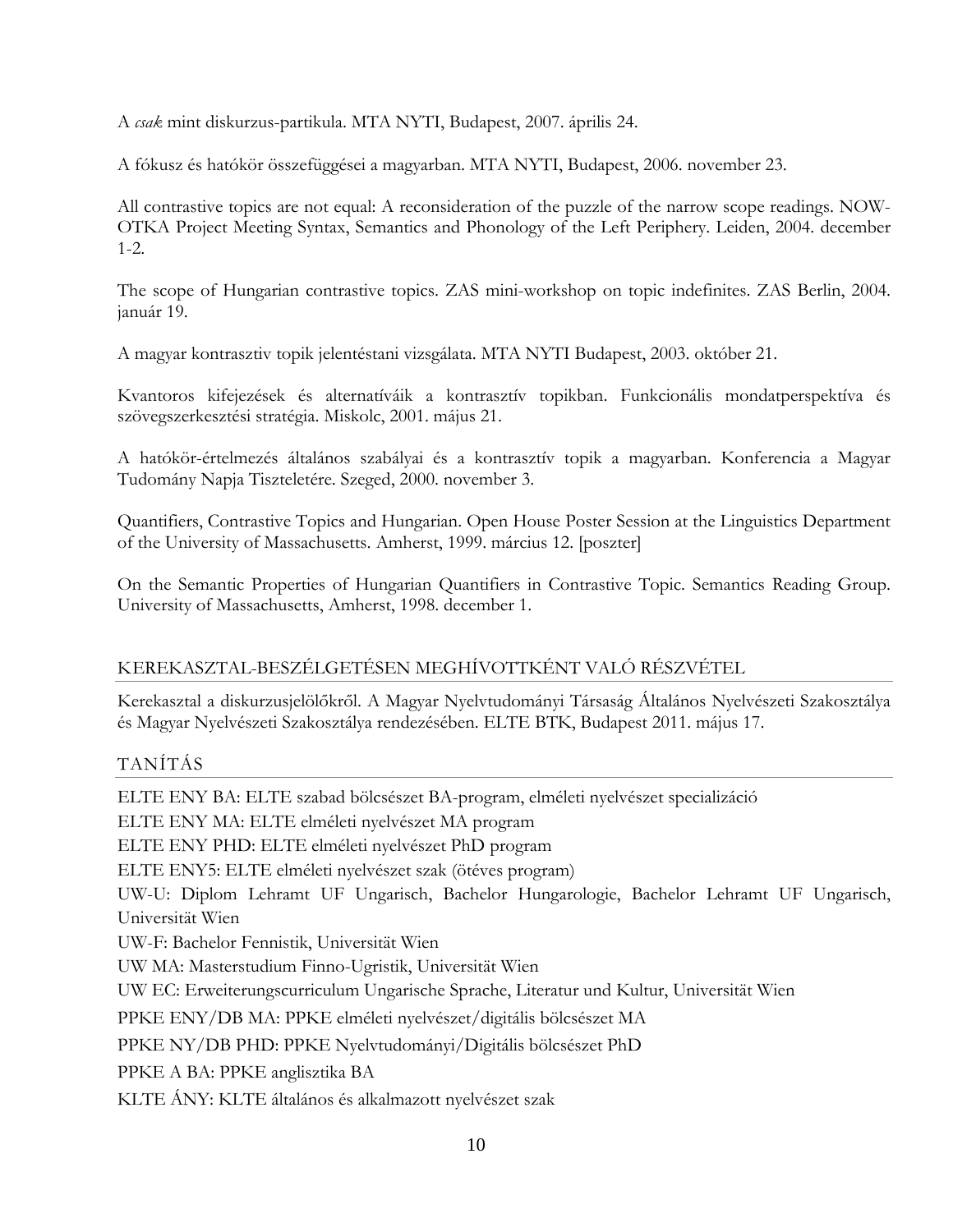| 2021. ősz    | Bevezetés a nyelvtudományba (Kálmán Lászlóval) (ELTE BTK)                                     |
|--------------|-----------------------------------------------------------------------------------------------|
|              | Logika (ELTE ENY MA)                                                                          |
|              | Formális szemantika (ELTE ENY BA)                                                             |
|              | Nyelvészeti alapfogalmak szeminárium (ELTE ENY BA)                                            |
| 2021. tavasz | Formális szemantika (ELTE ENY MA/BA)                                                          |
|              | Formális pragmatika (ELTE ENY MA/BA)                                                          |
| 2020. ősz    | Particles and Questions (Gärtner Hans-Martinnal) (ELTE ENY BA/MA/PHD)                         |
|              | Nyelvészeti alapfogalmak szeminárium (ELTE ENY BA)                                            |
| 2020. tavasz | Formális szemantika (ELTE ENY BA)                                                             |
|              | Formális szemantika (ELTE ENY PHD)                                                            |
|              | Logika (ELTE ENY BA)                                                                          |
|              | Questions and Particles (Gärtner Hans-Martinnal) (ELTE ENY BA)                                |
| 2019. ősz    | Formális szemantika/Logika (ELTE ENY BA)                                                      |
| 2019. tavasz | Deskriptive Grammatik der ungarischen Sprache I (előadás, UW-U)                               |
|              | Geschichte der ungarischen Sprache II (előadás, UW-U)                                         |
|              | Fragen: ihre Bedeutung und ihr Gebrauch (előadás, UW-U, UW-F, UW-MA,<br>$UW-EC$               |
|              | Bacheloseminar I (előadás, UW-U, UW-F)                                                        |
|              | Formális szemantika/Logika (ELTE ENY BA)                                                      |
| 2018. ősz    | Deskriptive Grammatik der ungarischen Sprache II (előadás, UW-U)                              |
|              | Informationsstruktur im Ungarischen und im Finnischen (előadás, UW-U, UW-<br>F, UW-MA, UW-EC) |
|              | Logik und natürliche Sprache (előadás, UW-MA)                                                 |
| 2018. tavasz | Formális szemantika (ELTE ENY BA/MA/PHD)                                                      |
| 2017. ősz    | Nyelvészeti alapfogalmak szeminárium (ELTE ENY BA)                                            |
|              | Haladó formális szemantika (ELTE ENY BA/MA/PHD)                                               |
| 2017. tavasz | Formális szemantika (ELTE ENY BA/PHD)                                                         |
|              | Haladó formális szemantika (ELTE ENY BA/PHD)                                                  |
|              | Szemantika (PPKE ENY/DB MA)                                                                   |
| 2016. ősz    | Pragmatika (ELTE ENY BA/MA/PHD)                                                               |
|              | Logika (PPKE ENY/DB MA, NY/DB PHD)                                                            |
| 2016. tavasz | A formális szemantika logikai alapjai (ELTE ENY BA)                                           |
|              | Special questions (Gärtner Hans-Martinnal, ELTE ENY BA/MA/PHD)                                |
|              | Szemantika (PPKE ENY/DB MA)                                                                   |
|              | Szemantikaelmélet (PPKE ENY/DB MA)                                                            |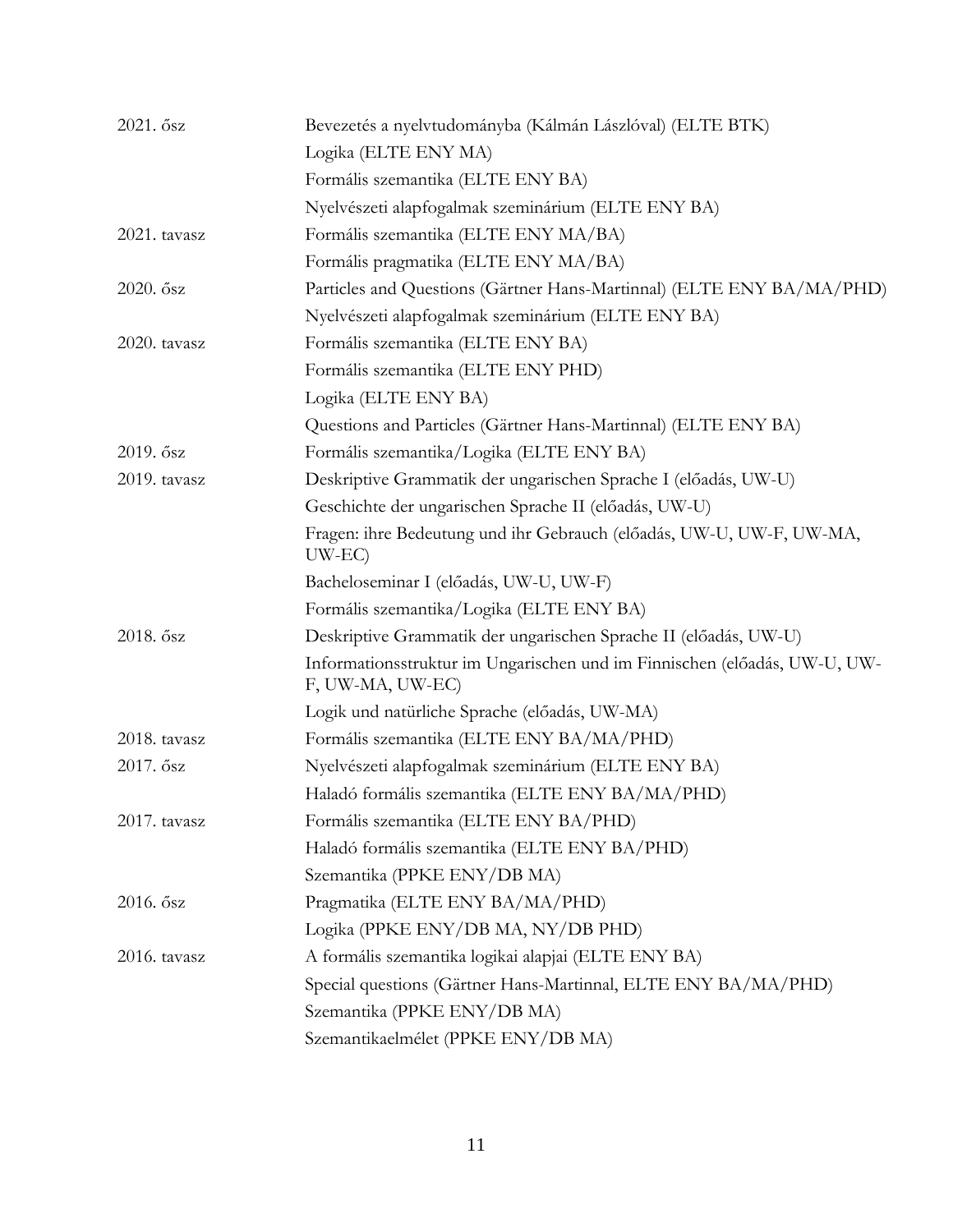| 2015. ősz    | Szemantika (ELTE ENY BA/PHD)                                                                                                                  |
|--------------|-----------------------------------------------------------------------------------------------------------------------------------------------|
|              | Logika (PPKE ENY/DB MA)                                                                                                                       |
|              | Haladó szemantika (PPKE NY/DB PHD)                                                                                                            |
| 2015. tavasz | A formális szemantika logikai alapjai (ELTE ENY BA)                                                                                           |
|              | Előfeltevések és implikatúrák (ELTE ENY BA/MA/PHD)                                                                                            |
|              | Szemantika (PPKE ENY/DB MA)                                                                                                                   |
|              | Szemantikaelmélet (PPKE ENY/DB MA)                                                                                                            |
| 2014. ősz    | Bevezetés a szemantikába (ELTE ENY BA/MA/PHD)                                                                                                 |
|              | Logika (ELTE ENY BA/MA/PHD)                                                                                                                   |
|              | Haladó formális szemantika (ELTE ENY BA/MA/PHD)                                                                                               |
|              | Formális pragmatika (PPKE NY/DB PHD)                                                                                                          |
|              | Logika (PPKE ENY/DB MA)                                                                                                                       |
| 2014. tavasz | A formális szemantika logikai alapjai (ELTE ENY BA)                                                                                           |
|              | A kérdések szemantikája (ELTE ENY PHD)                                                                                                        |
|              | Szemantika (PPKE ENY/DB MA)                                                                                                                   |
|              | Szemantika (PPKE NY/DB PHD)                                                                                                                   |
| 2013. ősz    | Logika (ELTE ENY BA/MA)                                                                                                                       |
|              | Haladó formális szemantika (ELTE ENY BA/MA)                                                                                                   |
|              | A kvantorok szemantikája (PPKE NY PHD)                                                                                                        |
|              | Logika (PPKE NY PHD)                                                                                                                          |
| 2013. tavasz | A formális szemantika logikai alapjai (ELTE ENY BA)                                                                                           |
|              | Formális szemantika (ELTE ENY BA/PHD)                                                                                                         |
| 2012. ősz    | Logika (ELTE ENY BA/MA)                                                                                                                       |
|              | A formális szemantika logikai alapjai (PPKE ENY BA)                                                                                           |
|              | A felkiáltó mondatok szintaxisa és szemantikája (PPKE NY PHD)                                                                                 |
| 2012. tavasz | A formális szemantika logikai alapjai (ELTE ENY BA)                                                                                           |
|              | Szemantika (ELTE ENY BA)                                                                                                                      |
|              | Szemantika (PPKE ENY MA)                                                                                                                      |
|              | Szemantika (PPKE ENY BA)                                                                                                                      |
|              | Compact course on discourse particles (Patrick Grosz-szal, PPKE NY PHD,<br>2012. április)                                                     |
|              | Vendégelőadás Szabolcsi Annának a The Syntax/Semantics Interface: Hungarian<br>c. kurzusának a keretében (NYU, LING-UA 37, 2012. április 19.) |
|              |                                                                                                                                               |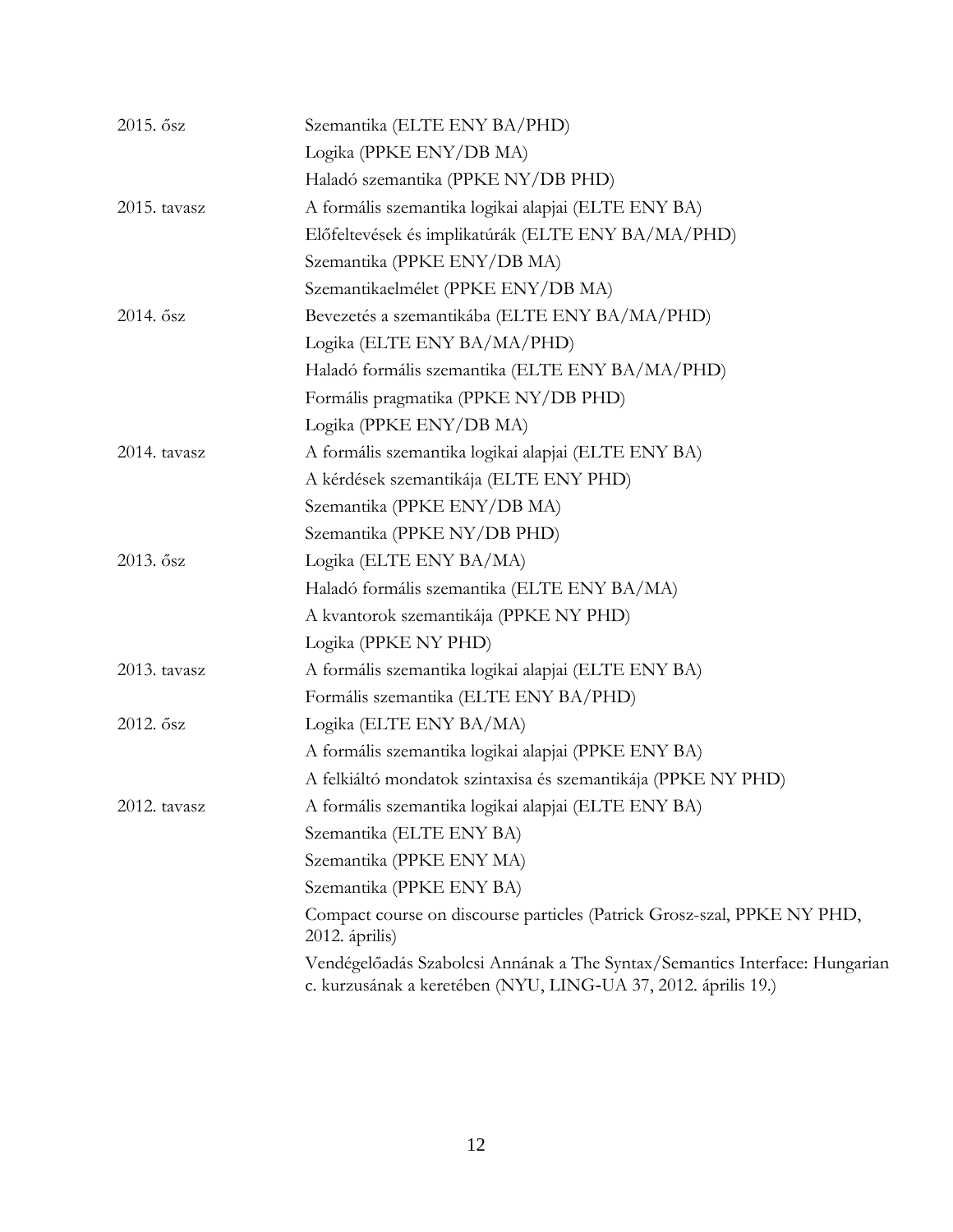| 2011. ősz    | Logika (ELTE ENY BA/MA)                                                                          |
|--------------|--------------------------------------------------------------------------------------------------|
|              | A formális szemantika logikai alapjai (PPKE ENY BA)                                              |
|              | Haladó szemantika (ELTE ENY MA/PHD, PPKE NY PHD)                                                 |
|              | Introduction to English Linguistics (PPKE A BA)                                                  |
|              | English Grammar (PPKE A BA)                                                                      |
| 2011. tavasz | Formális szemantika (ELTE ENY BA/PHD)                                                            |
|              | Pragmatika (ELTE ENY BA/PHD)                                                                     |
|              | Introduction to English Linguistics (PPKE A BA)                                                  |
|              | Szemantika (PPKE ENY BA)                                                                         |
| 2010. ősz    | Logika (ELTE ENY BA/PHD)                                                                         |
|              | Introduction to English Linguistics (PPKE A BA)                                                  |
|              | English Grammar (PPKE A BA)                                                                      |
| 2010. tavasz | Formális szemantika (ELTE ENY BA/PHD)                                                            |
|              | Haladó formális szemantika (ELTE ENY BA/PHD)                                                     |
| 2009. ősz    | Pragmatika (ELTE ENY BA/PHD)                                                                     |
|              | Logika (ELTE ENY BA/PHD)                                                                         |
| 2009. tavasz | Kísérletes nyelvészet (Lukács Ágnessel, ELTE ENY5/ENY PHD)                                       |
|              | Formális szemantika (ELTE ENY5/ENY PHD)                                                          |
| 2008. ősz    | Formális szemantika olvasószeminárium (Kálmán Lászlóval, ELTE<br>ENY5/ENY PHD)                   |
|              | Szemantika (ELTE ENY BA/PHD)                                                                     |
| 2008. tavasz | Diskurzuspartikulák (ELTE ENY5/ENY PHD)                                                          |
|              | Formális szemantika (ELTE ENY5/ENY PHD)                                                          |
| 2007. ősz    | Bidirekcionális optimalitáselmélet (ELTE ENY5/ENY PHD)                                           |
| 2007. tavasz | Információs szerkezet és jelentés (ELTE ENY5/ENY PHD)                                            |
|              | Formális szemantika (ELTE ENY5/ENY PHD)                                                          |
| 2006. ősz    | A fókusz szemantikája (ELTE ENY5/ENY PHD)                                                        |
|              | Szemantika (ELTE ENY5/ENY PHD)                                                                   |
| 2006. tavasz | Prozódia és interpretáció (ELTE ENY5/ENY PHD)                                                    |
|              | Formális szemantika (Varasdi Károllyal, ELTE ENY5/ENY PHD)                                       |
| 2005. ősz    | A kérdések (és válaszok) szemantikája (ELTE ENY5/ENY PHD)                                        |
|              | Szemantika (ELTE ENY5/ENY PHD)                                                                   |
| 2005. tavasz | Informácis szerkezet és jelentés (Nyelvészeti Szuperkurzus, Debreceni Egyetem,<br>2005. március) |
|              | Szemantika (SZTE, magyar és elméleti nyelvészet szak, elméleti nyelvészet PhD)                   |
|              | Szemantika (SZTE Budapesti Média Intézet, magyar szak)                                           |
|              | Formális szemantika (ELTE ENY PHD)                                                               |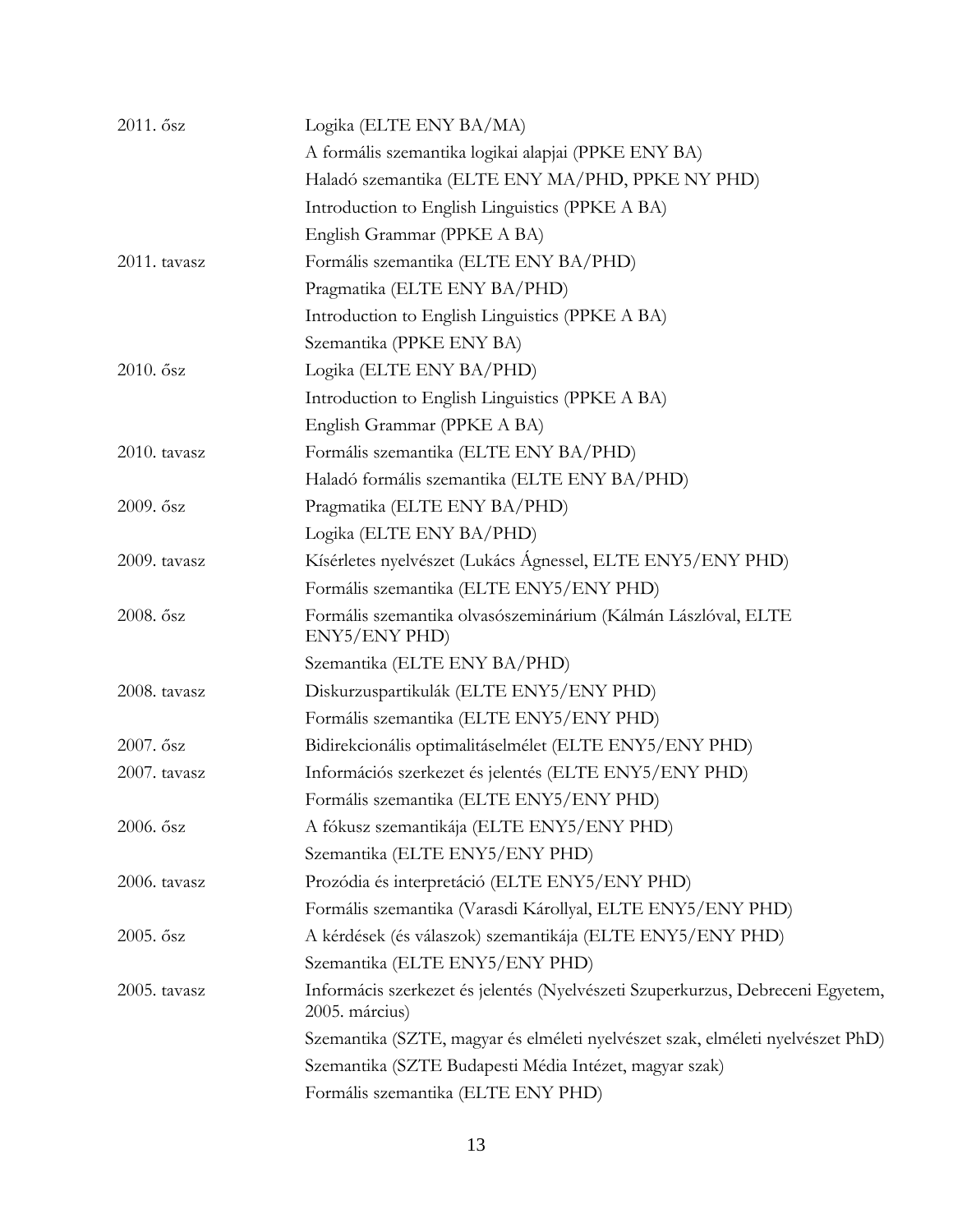| 2003. tavasz | Formális szemantika (ELTE ENY PHD)                                                                              |
|--------------|-----------------------------------------------------------------------------------------------------------------|
|              | The semantics and pragmatics of the contrastive topic (minikurzus, UIL-OTS,<br>Utrecht University, 2003. május) |
|              | Algebrai szemantika (Kálmán Lászlóval, Varasdi Károllyal, Eszes Boldizsárral,<br>ELTE ENY5/ENY PHD)             |
| 2002. ősz    | Formális szemantika (ELTE ENY5/ENY PHD)                                                                         |
| 2002. tavasz | Formális szemantika (ELTE ENY5/ENY PHD)                                                                         |
| 2001. ősz    | Haladó formális szemantika (ELTE ENY5/ENY PHD)                                                                  |
| 2001. tavasz | Formális szemantika (ELTE ENY5/ENY PHD)                                                                         |
|              | Bevezetés az általános nyelvészetbe (ELTE magyar szak)                                                          |
| 2000. ősz    | Indefinitek és anaforák (ELTE ENY5/ENY PHD)                                                                     |
| 2000. tavasz | Formális szemantika (ELTE ENY5/ENY PHD)                                                                         |
|              | Propozicionális attitűdök (Varasdi Károllyal, ELTE ENY5/ENY PHD)                                                |
|              | Bevezetés az általános nyelvészetbe (ELTE magyar szak)                                                          |
| 1999. ősz    | Logika (ELTE ENY5/ENY PHD)                                                                                      |
|              | A topik és fókusz szemantikája (ELTE ENY5/ENY PHD)                                                              |
| 1998. tavasz | Aspektus és kvantifikáció (ELTE ENY5/ENY PHD)                                                                   |
| 1997. ősz    | Szemantika (ELTE ENY5/ENY PHD)                                                                                  |
|              | Kvantorok (ELTE ENY5/ENY PHD)                                                                                   |
| 1997. tavasz | Szemantika (KLTE ÁNY)                                                                                           |
|              | A nyelvtudomány természettudományos alapjai (KLTE ÁNY)                                                          |
|              | Fordításelmélet (KLTE ÁNY)                                                                                      |
|              | Nyelvészet és logika (KLTE ÁNY)                                                                                 |
| 1996. ősz    | Bevezetés a nyelvtudományba (KLTE ÁNY)                                                                          |
|              | Statisztika (KLTE ÁNY)                                                                                          |
|              | Szemantika (KLTE ÁNY)                                                                                           |
| 1996. tavasz | Formális szemantika (KLTE ÁNY)                                                                                  |
|              | Alkalmazott nyelvészeti kutatásmódszertan (KLTE ÁNY)                                                            |
|              | Introduction to linguistics (KLTE angol szak)                                                                   |
|              | Logika (KLTE ÁNY)                                                                                               |
| 1995. ősz    | Bevezetés a matematikába (KLTE ÁNY)                                                                             |
|              | Formális szemantika (KLTE ÁNY)                                                                                  |
| 1995. tavasz | Bevezetés a nyelvtudományba (KLTE ÁNY)                                                                          |
|              | Szemantika (KLTE ÁNY)                                                                                           |
|              | Logika (KLTE ÁNY)                                                                                               |
|              | Logika (Kasia Jaszczolttal, BA Languages with Linguistics, Unviersity of<br>Brighton)                           |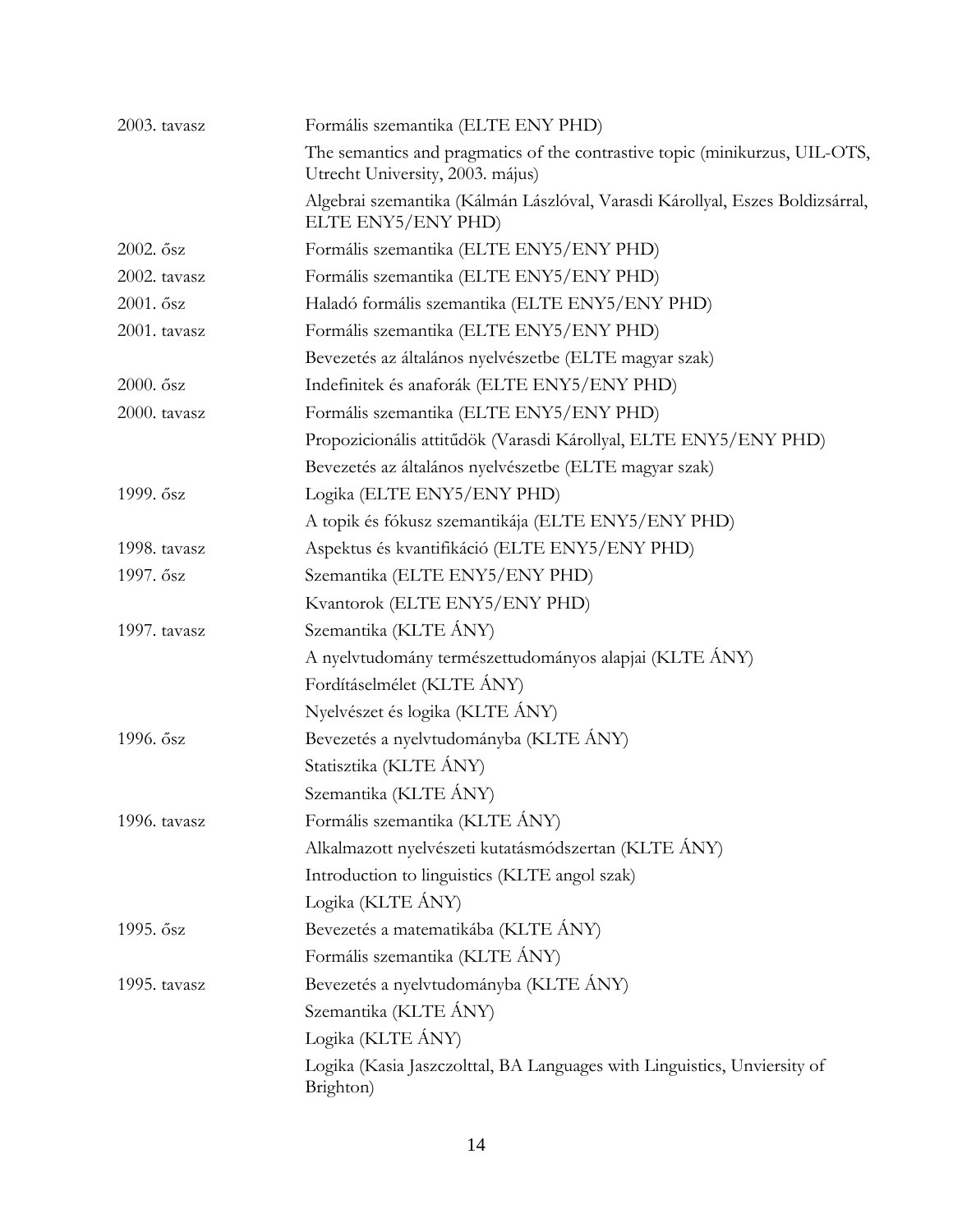| 1994. ősz    | Language Practice (KLTE Center for English Teacher Training) |
|--------------|--------------------------------------------------------------|
|              | Bevezetés a matematikába (KLTE ÁNY)                          |
|              | Formális szemantika (KLTE ÁNY)                               |
| 1994. tavasz | Szemantika (KLTE ÁNY)                                        |
|              | Logika (KLTE ÁNY)                                            |
| 1993. ősz    | Language Practice (KLTE Center for English Teacher Training) |
|              | Bevezetés a matematikába (KLTE ÁNY)                          |

## FUTÓ KUTATÁSI PROJEKTEK

| $2020 - 2024$ | <b>NKFIH K 135038</b>                                                         |
|---------------|-------------------------------------------------------------------------------|
|               | Prozódiai szerkezet és mondattípusok vizsgálata nagy beszédadatbázisokon mély |
|               | tanulási támogatással                                                         |
|               | résztvevő                                                                     |
| $2015 - 2022$ | <b>NKFIH K 115922</b>                                                         |
|               | A kérdő mondatok és (speciális) használataik nyelvtana és pragmatikája        |
|               | vezető kutató                                                                 |

# LEZÁRT KUTATÁSI PROJEKTEK

| $2014 - 2017$ | Az Alexander von Humboldt-Stiftung Partnerintézményi Programja által                                                                                             |
|---------------|------------------------------------------------------------------------------------------------------------------------------------------------------------------|
|               | támogatott projekt                                                                                                                                               |
|               | Partnerintézmények: University of Bielefeld (Marcus Kracht) és MTA NYTI                                                                                          |
|               | Grammar and Pragmatics: Sentence Types and their Combinatorics between                                                                                           |
|               | Logic and Prosody ('Grammatik und Pragmatik: Satztypen und ihre                                                                                                  |
|               | Verknüpfungen zwischen Logik und Prosodie <sup>6</sup>                                                                                                           |
|               | vezető kutató a NYTI részéről                                                                                                                                    |
|               | Projekt-workshop rendezése: 2015. október 2-3., Budapest, MTA NYTI.                                                                                              |
| $2012 - 2016$ | <b>NKFIH NK 100 804</b>                                                                                                                                          |
|               | Atfogó magyar nyelvtan                                                                                                                                           |
|               | résztvevő                                                                                                                                                        |
|               | vezető kutató: Kenesei István                                                                                                                                    |
| $2011 - 2015$ | <b>OTKA 84217</b>                                                                                                                                                |
|               | Division of Labour in the Grammar of Scope. The interaction of<br>syntax with semantics, information structure and prosody in the generation<br>of scope effects |
|               | résztvevő                                                                                                                                                        |
|               | vezető kutató: Surányi Balázs                                                                                                                                    |
| $2011 - 2012$ | EUROGR@MM, IDS Mannheim                                                                                                                                          |
|               | résztvevő                                                                                                                                                        |
|               | vezető kutató: Gisela Zifonun                                                                                                                                    |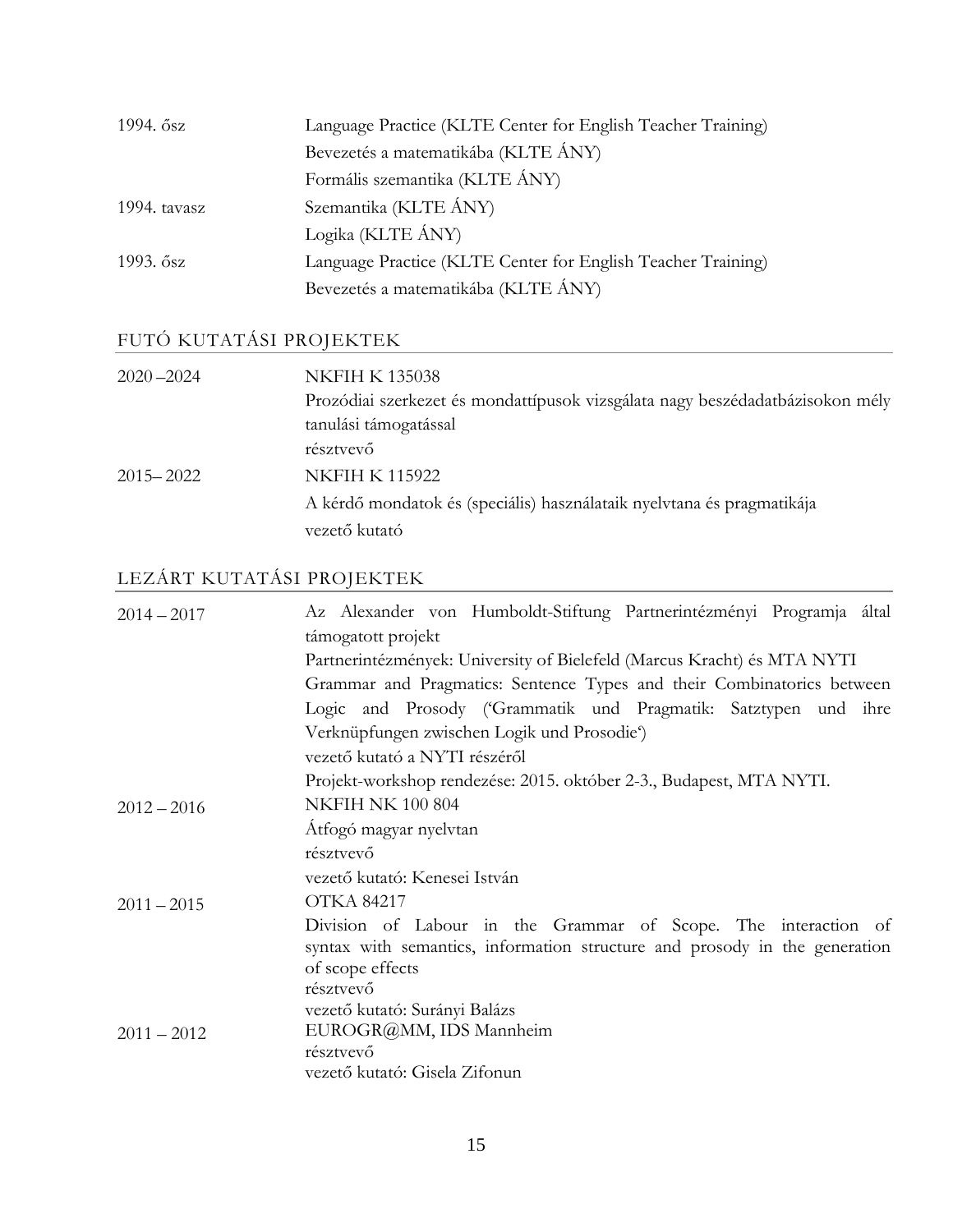| $2007 - 2011$ | <b>OTKAF 68139</b>                                                                                                                   |
|---------------|--------------------------------------------------------------------------------------------------------------------------------------|
|               | Interpretáció, diskurzusszerkezet és intonáció                                                                                       |
|               | vezető kutató                                                                                                                        |
| 2010          | Magyar Állami Eötvös ösztöndíj (3 hónap)                                                                                             |
|               | Meaning beyond truth-conditions: modal particles in Hungarian exclamatives                                                           |
|               | kutatóhely: Zentrum für Allgemeine Sprachwissenchaft, Typologie, und                                                                 |
|               | Universalienforschung (ZAS), Berlin                                                                                                  |
|               | témavezető: Hans-Martin Gärtner                                                                                                      |
|               |                                                                                                                                      |
| $2009 - 2010$ | DFG (Initiierung und Intensivierung bilateraler Kooperationen)<br>Modalpartikeln und Satztypen im Sprachvergleich Deutsch- Ungarisch |
|               | a magyar kutatócsoport koordinátora                                                                                                  |
|               | vezető kutató: Hans-Martin Gärtner (ZAS Berlin)                                                                                      |
| $2005 - 2006$ | A Bölcsész Konzorcium ösztöndíja a Formális szemantika c. tankönyv                                                                   |
|               | megírására                                                                                                                           |
|               | vezető kutató                                                                                                                        |
|               | résztvevők: Kálmán László, Maleczki Márta, Varasdi Károly                                                                            |
| $2001 - 2005$ | OTKA T 042687                                                                                                                        |
|               | Strukturális magyar nyelvtan IV. A lexikon szerkezete                                                                                |
|               | résztvevő                                                                                                                            |
|               | vezető kutató: Kiefer Ferenc                                                                                                         |
| $2004 - 2005$ | Az Alexander von Humboldt-Stiftung ösztöndíja<br>The semantics and pragmatics of contrastive topics from a cross-linguistic point    |
|               | of view                                                                                                                              |
|               | kutatóhely: Zentrum for Allgemeine Sprachwissenschaft, Typologie, und                                                                |
|               | Universalienforschung (ZAS), Berlin                                                                                                  |
|               | témavezető: Manfred Krifka                                                                                                           |
| $2002 - 2003$ | Curriculum Research Center (Central<br>European University):<br>Course                                                               |
|               | Development Competition Grant                                                                                                        |
|               | Algebraic Semantics and Laboratory Phonology c. kurzusok összeállítása                                                               |
|               | résztvevő                                                                                                                            |
|               | vezető kutató: Törkenczy Miklós<br>NOW-OTKA Research Grant (N 37276)                                                                 |
| $2002 - 2004$ | Syntax, semantics and phonology of the left periphery                                                                                |
|               | résztvevő                                                                                                                            |
|               | vezető kutatók: Johan Rooryck és Kenesei István                                                                                      |
| $2000 - 2003$ | Bolyai János kutatási ösztöndíj                                                                                                      |
|               | A magyar kvantorok összehasonlító vizsgálata általános kvantorelméleti                                                               |
|               | keretben                                                                                                                             |
| $1998 - 2000$ | Research Support Scheme Research Grant (CEU, Budapest) (No. 320/1998)                                                                |
|               | A Computational Model for Processing Lexical Information (COMPLIN)                                                                   |
|               | résztvevő                                                                                                                            |
|               | vezető kutató: Bánréti Zoltán                                                                                                        |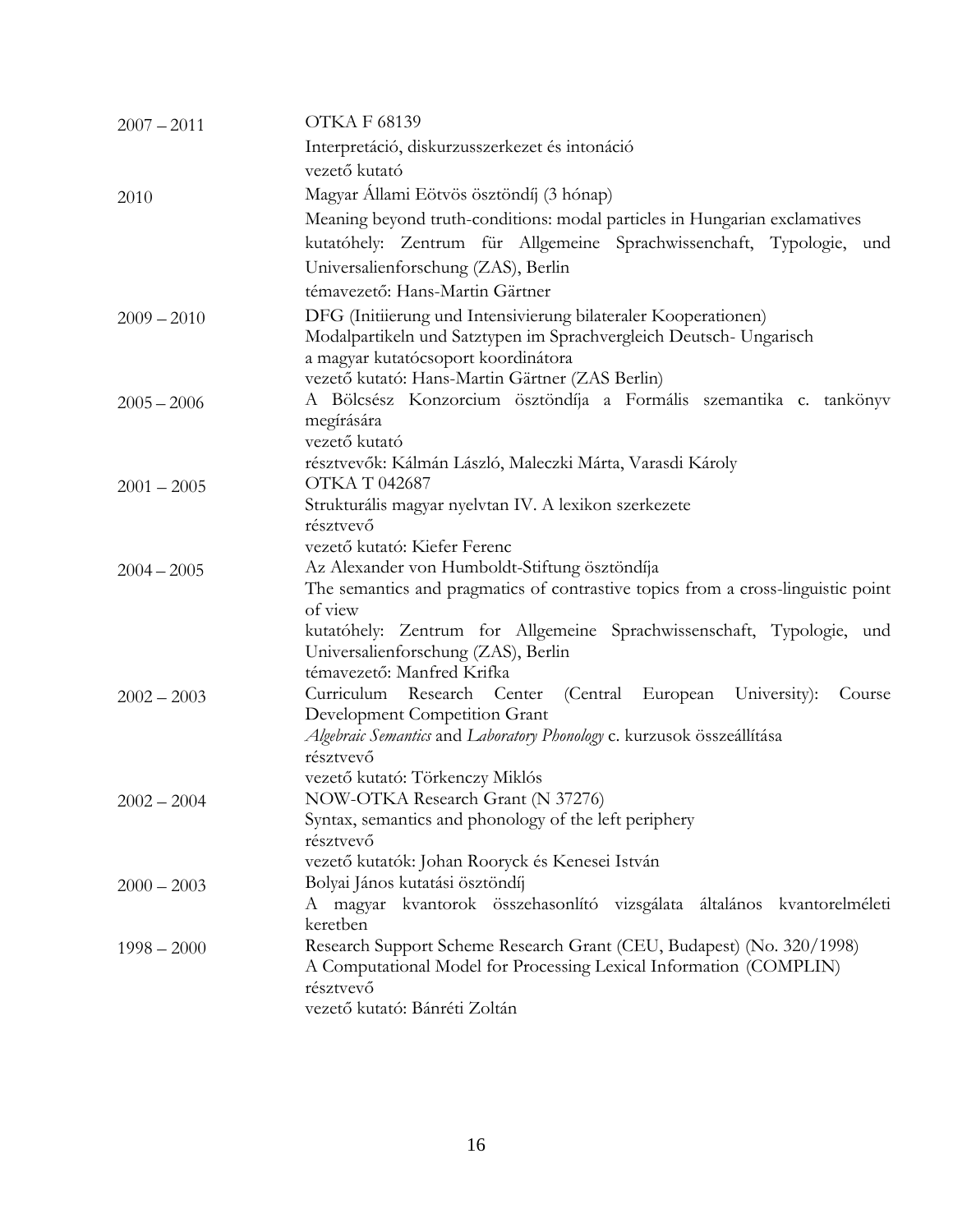### 1999 – 2001 OTKA T 029590 A természetes nyelvekre jellemző szabályok, elvek és modellek tulajdonságai - komplex megközelítés résztvevő vezető kutató: Maleczki Márta

#### TOVÁBBI HOSSZABB KÜLFÖLDI TANULMÁNYUTAK

| $1998 - 1999$ | of Linguistics, University of Massachusetts,<br>Amherst<br>Department<br>Fulbright-ösztöndíj<br>témavezető: Barbara H. Partee |
|---------------|-------------------------------------------------------------------------------------------------------------------------------|
| 1999          | LSA Summer Institute, University of Illinois, Urbana-Champaign, USA (6 hét)                                                   |
| 1998          | Vilém Mathesius Lecture Series, Károly Egyetem, Prága, Csehország (2 hét)                                                     |
| 1997          | European Summer School in Logic, Language and Computation, Károly<br>Egyetem, Prága, Csehország (2 hét)                       |
| 1995          | Department of Linguistics, University of Massachusetts, Amherst<br>(2)<br>hónap)                                              |
| 1995          | The Language Centre, University of Brighton (3 hónap)                                                                         |
| 1994          | The Language Centre, University of Brighton (2 hónap)                                                                         |
| 1994          | European Summer School in Logic, Language and Computation, Copenhagen<br>Business School, Dánia (2 hét)                       |
| 1992          | University of East Anglia, Norwich (3 hónap), TEMPUS grant                                                                    |
| 1991          | European Summer School in Natural Language Processing,<br>Lugano,<br>Svájc (1 hét)                                            |

### BIZOTTSÁGOKBAN VALÓ RÉSZVÉTEL

| 2021 | Schirm Anita, habilitáció, bíráló, SZTE                       |
|------|---------------------------------------------------------------|
| 2021 | Nathaniel Torres komplex doktori vizsga, bizottsági tag, ELTE |
| 2021 | Tóth Enikő, habilitáció, bizottsági tag, DE                   |
| 2021 | Káldi Tamás, PhD, bizottsági tag, BME                         |
|      | Hungarian Pre-Verbal Focus: Representation and Interpretation |
| 2021 | Bibok Károly, MTA doktora, bizottsági tag                     |
|      | Argument structure and syntactic alternation: From lexical    |
|      | representations to multiple argument realization and beyond   |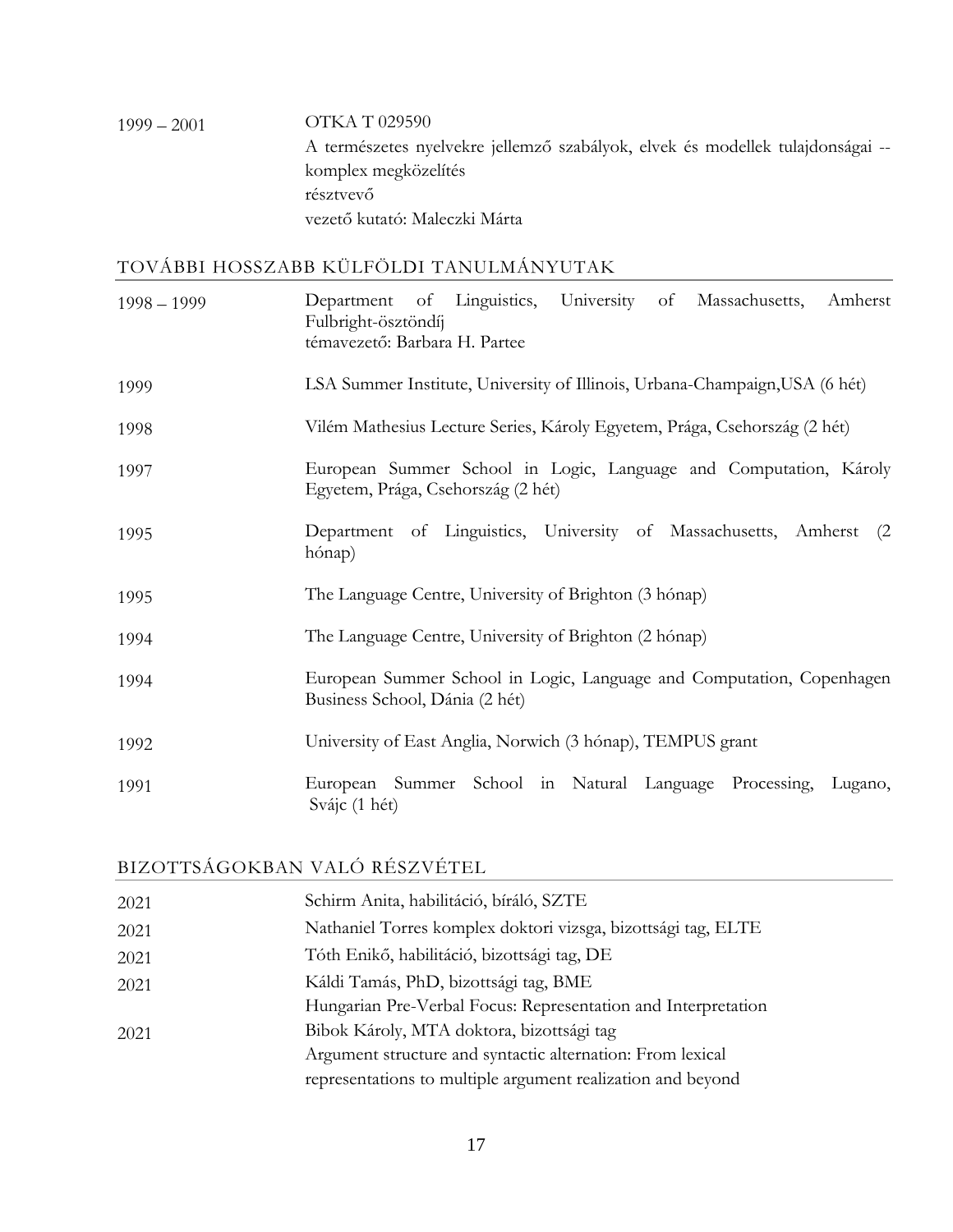| 2019 | Szalontai Ádám, PhD, bizottsági tag, ELTE                                    |
|------|------------------------------------------------------------------------------|
|      | The syntax and prosody of the post-verbal domain in Hungarian                |
| 2016 | Németh T. Enikő, habilitáció, bíráló, SZTE                                   |
| 2016 | Vaskó Ildikó, habilitáció, bizottsági tag, ELTE                              |
| 2016 | Héja Enikő, PhD, bizottsági tag, ELTE                                        |
|      | The usability of language technology methods and parallel corpora in         |
|      | bilingual lexicography                                                       |
| 2016 | Tatár Csilla, MA, bíráló, ELTE                                               |
|      | A semantic analysis of English cataphoric constructions                      |
| 2015 | Tóth Csilla, PhD, bizottsági tag, SZTE                                       |
|      | A magyar statikus lokatívuszi kifejezések szemantikai struktúrái             |
| 2013 | Lipécz Emese Eszter, MA, bíráló, ELTE                                        |
|      | Az angol és magyar módhatározók szintaktikai elemzése                        |
| 2013 | Matula Gábor, BA, bíráló, ELTE                                               |
|      | A griceiánus szemantika határán                                              |
| 2012 | Turi Gergő, MA, bíráló, PPKE                                                 |
|      | Nem mintha egyszerű lenne. A nem mintha szerkezet elemzése.                  |
| 2008 | Gyarmathy Zsófia, MA, bíráló, ELTE                                           |
|      | Intenzionális jelenségek                                                     |
| 2007 | Dyekiss Emil, MA, bíráló, ELTE                                               |
|      | Dinamikus szemantika kérdésekkel                                             |
| 2006 | Tóth Enikő, PhD, bíráló, DE                                                  |
|      | A Semantic Approach to Mood Choice in Complement Clauses with Special        |
|      | Reference to Hungarian                                                       |
| 2005 | Kertész Judit, MA, bíráló, ELTE                                              |
|      | Eseményszerkezet, aspektus, mondatszerkezet. A predikatív határozói igenevek |
| 2004 | Scheibl György, PhD, bíráló, SZTE                                            |
|      | Zwei Senatoren bestechen drei Vestalinen: Nominalphrasen mit Numeralien      |
|      | (NumNP) und die referenziell-strukturelle Ambiguität im Deutschen            |
| 2002 | Zábrádi Orsolya, MA, bíráló, ELTE                                            |
|      | Fokozott melléknevek jelentéstani vizsgálata                                 |
| 2001 | Hegedűs Veronika, MA, bíráló, JATE                                           |
|      | Generikus mondatok: Fajtajelölés a magyarban                                 |
| 2001 | Eszes Boldizsár, MA, bíráló, ELTE                                            |
|      | Az eseményszemantika néhány ontológiai kérdése                               |
| 2000 | Olsvay Csaba, MA, bíráló, ELTE                                               |
|      | A Syntactic Analysis of Negative Universal Quantifiers in Hungarian          |
|      |                                                                              |

## TÉMAVEZETÉS

| 2019 |  |  |                                                     |  | Molnár Cecília Sarolta: Speciális kérdések? Az ugye partikulát tartalmazó |
|------|--|--|-----------------------------------------------------|--|---------------------------------------------------------------------------|
|      |  |  | megnyilatkozások formája és használata. (PhD, ELTE) |  |                                                                           |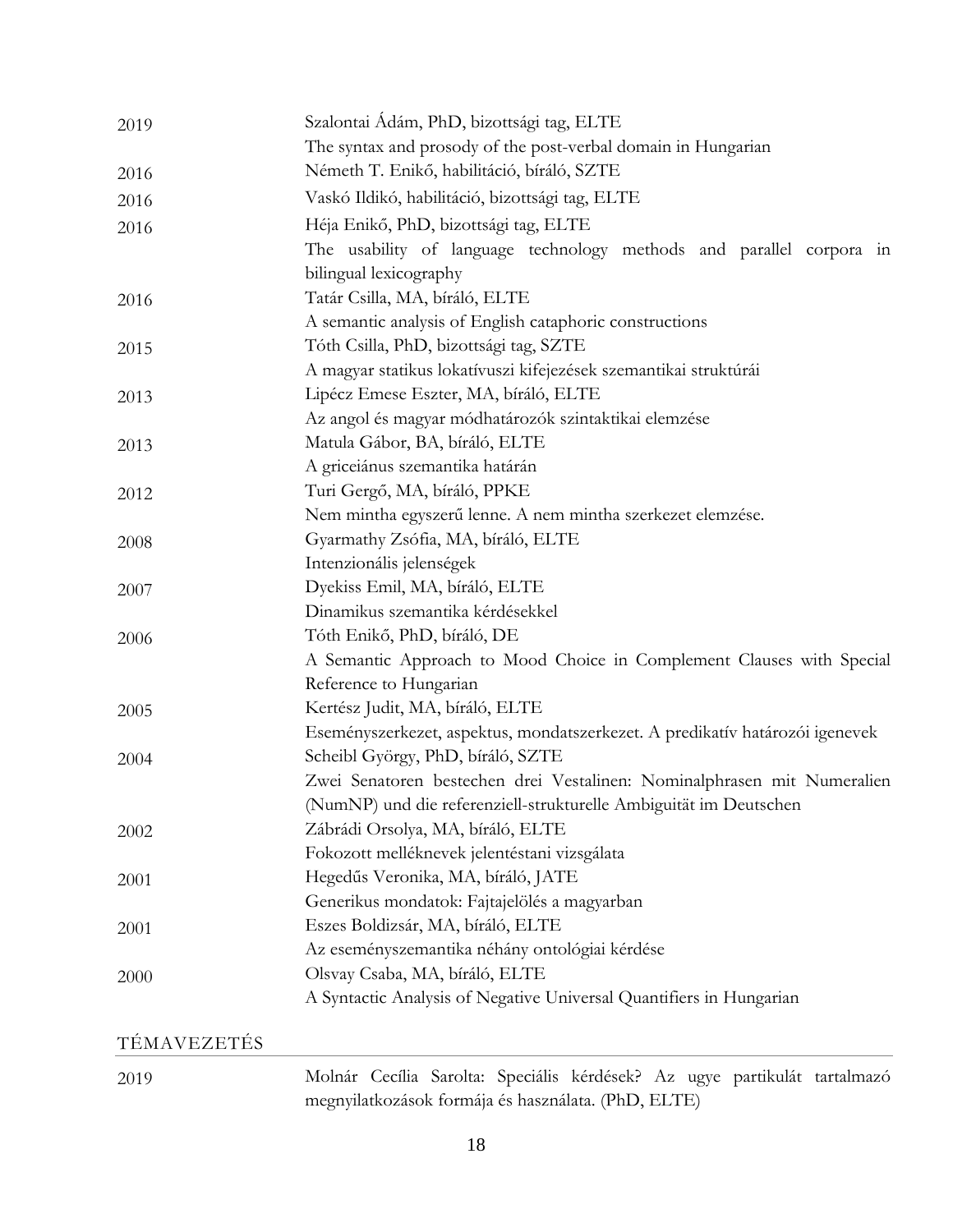| 2015 | Lipusz Kinga Orsolya: Fókuszszenzitív partikulák a magyarban. (BA, ELTE)                                                                        |
|------|-------------------------------------------------------------------------------------------------------------------------------------------------|
| 2014 | Kiss Angelika: Remarks on the Individual/Stage-level Distinction. (MA, ELTE)                                                                    |
| 2013 | Kákonyi Mária: A negáció és a nem tagadószó jelentése a magyar nyelvben (BA,<br>PPKE)                                                           |
| 2013 | Paládi Tünde: A kondicionális és a "ha akkor" szerkezet a magyar nyelvben<br>(BA, PPKE)                                                         |
| 2011 | Kovács Veronika: Pragmatikai kísérletek és megfigyelések a kérés<br>beszédaktusával kapcsolatban, különösen a nyelvelsajátítás során (BA, ELTE) |
| 2011 | Sándor Angelika: Tiszteletiség a koreai nyelvben. (BA, ELTE)                                                                                    |
| 2008 | Molnár Cecília Sarolta: Szintaxis és/vagy szemantika? Néhány magyar<br>mondattani jelenség vizsgálata (MA, ELTE)                                |
| 2008 | Lejtovicz Katalin Eszter: Formális módszerek a diskurzus-partikulák<br>vizsgálatában (MA, ELTE)                                                 |

BÍRÁLAT

| 2021 | SALT, Approaches to Hungarian, Jelentés és nyelvhasználat, ICSH, WSUL,                                                                                                                                                                                                                                                     |
|------|----------------------------------------------------------------------------------------------------------------------------------------------------------------------------------------------------------------------------------------------------------------------------------------------------------------------------|
|      | Össznyelvész Konferencia, Poznań Linguistic Meeting                                                                                                                                                                                                                                                                        |
| 2020 | Össznyelvész Konferencia, SALT, Beszédkutatás, John Benjamins (tanulmány),<br>Nyelvelmélet és dialektológia (tanulmány), LingDok, Lingua, Lendület<br>['Momentum'] pályázat                                                                                                                                                |
| 2019 | Glossa, SALT, ICSH, OTDK, Nyelvelmélet és kontaktológia 4. (tanulmány),<br>Általános Nyelvészeti Tanulmányok                                                                                                                                                                                                               |
| 2018 | Folia Linguistica, Glossa, GLOW 41 workshop The Grammar and Pragmatics<br>of Interrogatives and Their (Special) Uses, Acta Linguistica Academica, Jelentés<br>és Nyelvhasználat konferencia, Approaches to Hungarian, Jelentés és<br>Nyelvhasználat (tanulmány), Össznyelvész Konferencia, NKFIH (projekt<br>zárójelentés) |
| 2017 | SALT, The Linguistic Review, ICSH, OTDK, Jelentés és Nyelvhasználat<br>konferencia, LingDok (tanulmánykötet), Általános Nyelvészeti Tanulmányok,<br>Springer, Benjamins (tanulmánykötetek), CEU IAS                                                                                                                        |
| 2016 | Approaches to Hungarian 15, SALT, Wiley-Blackwell (tanulmánykötet), BLINC,<br>Acta Linguistica                                                                                                                                                                                                                             |
| 2015 | SALT, Jelentés és Nyelvhasználat, OTDK, CEU IAS                                                                                                                                                                                                                                                                            |
| 2014 | SALT, CECIL's 3 Proceedings, SynFonIJA, CEU IAS, NELS, Jelentés és<br>Nyelvhasználat, Empirical Issues in Syntax and Semantics 10                                                                                                                                                                                          |
| 2013 | CSSP, OTDK, Félúton (tanulmánykötet), ICSH11, Lingua, Festschrift for S.<br>Löbner                                                                                                                                                                                                                                         |
| 2012 | OTKA (projekt), Acta Linguistica Hungarica, Approaches to Hungarian 13,<br>CECIL's Proceedings, CECIL's 2 konferencia, Félúton (tanulmánykötet),<br>Félúton konferencia, LingDok tanulmánykötet, Jahrbuch der Ungarischen<br>Germanistik, SynFonIJA, CEU IAS (pályázat), Akadémiai<br>Kiadó<br>(tanulmánykötet)            |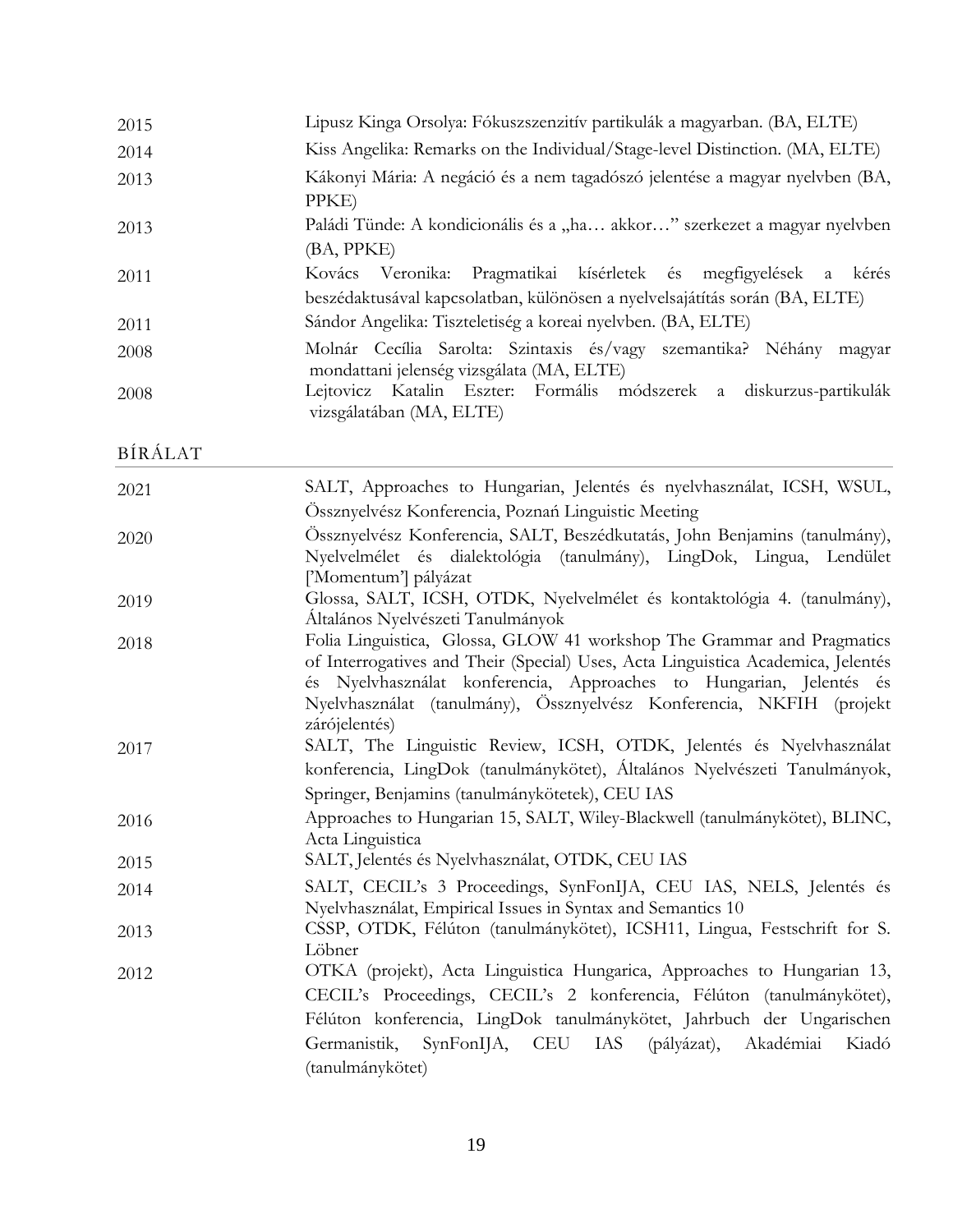| 2011 | ICSH10, Nyelvtudományi Közlemények, Linguistics in the Netherlands 2011,                                                                                                                         |
|------|--------------------------------------------------------------------------------------------------------------------------------------------------------------------------------------------------|
|      | OTKA (pályázat), Acta Linguistica Hungarica, Journal of Greek Linguistics                                                                                                                        |
|      | (Special issue on Ancient Greek and Semantic Theory                                                                                                                                              |
| 2010 | Approaches to Hungarian 12, Nyelvtudományi Közlemények                                                                                                                                           |
| 2009 | Oxford University Press, Magyar Nyelv, ICSH9                                                                                                                                                     |
| 2008 | Walter de Gruyter (tanulmánykötet), DGfS workshop on Focus, The National<br>Foundation for Science, Higher Education and Technological Development of<br>the Republich of Croatia (NZZ, projekt) |
| 2007 | The Linguistic Review                                                                                                                                                                            |
| 2006 | Acta Linguistica Hungarica, ICSH8, 9th Symposium on Logic and Language,<br>Lingua                                                                                                                |
| 2005 | Nyelvtudományi Közlemények, de Gruyter, Routledge (tanulmánykötetek)                                                                                                                             |
| 2004 | ESSLLI Student Session, 8 <sup>th</sup> Symposium on Logic and Language, de Gruyter<br>(tanulmánykötet)                                                                                          |
| 2003 | Nyelvtudományi Közlemények                                                                                                                                                                       |

TUDOMÁNYSZERVEZÉS

| 2021 | (Mády Katalinnal és Gärtner Hans-Martinnal) Könyvbemutató szervezése és<br>levezetése: |
|------|----------------------------------------------------------------------------------------|
|      | Gyuris, Beáta, Katalin Mády and Gábor Recski (szerk.) 2019. K + K = 120.               |
|      | Papers dedicated to László Kálmán and András Kornai on the occasion of their           |
|      | 60th birthdays. Revised and extended edition. Budapest: MTA Nyelvtudományi             |
|      | Intézet.                                                                               |
|      | NYTK, Budapest, 2021. július 15.                                                       |
| 2018 | (Gärtner Hans-Martinnal) The Grammar and Pragmatics of Interrogatives and              |
|      | Their (Special) Uses c. workshop szervezése a GLOW 41 konferencia keretében.           |
|      | MTA NYTI -- ELTE Budapest, 2018. április 14.                                           |
| 2017 | (Mády Katalinnal és Recski Gáborral) workshop szervezése:                              |
|      | 'K + K = 120' Workshop dedicated to László Kálmán and András Kornai on                 |
|      | the occasion of their 60th birthdays. MTA NYTI Budapest, 2017. dec. 17.                |
| 2017 | Szemantika Kerekasztal szervezése. MTA NYTI Budapest, 2017. május 12.                  |
| 2011 | A Magyar Szemantikusok Asztaltársasága (MASZAT) c. előadássorozat                      |
|      | szervezése. (MTA) NYTI/NYTK, Budapest.                                                 |
| 2009 | (Gárdai Kingával, Kálmán Lászlóval, és Varasdi Károllyal) konferenciaszervezés:        |
|      | 10 <sup>th</sup> Symposium on Logic and Language. Balatonszemes, 2009. aug. 26-29.     |
| 2006 | First Central European Student Conference in Linguistics (a szervezőbizottság          |
|      | elnöke)                                                                                |
| 2006 | (Gárdai Kingával, Kálmán Lászlóval, Chris Piñónnal és Varasdi Károllyal)               |
|      | konferenciaszervezés:                                                                  |
|      | 9 <sup>th</sup> Symposium on Logic and Language. Besenyőtelek, 2006. aug. 23-26.       |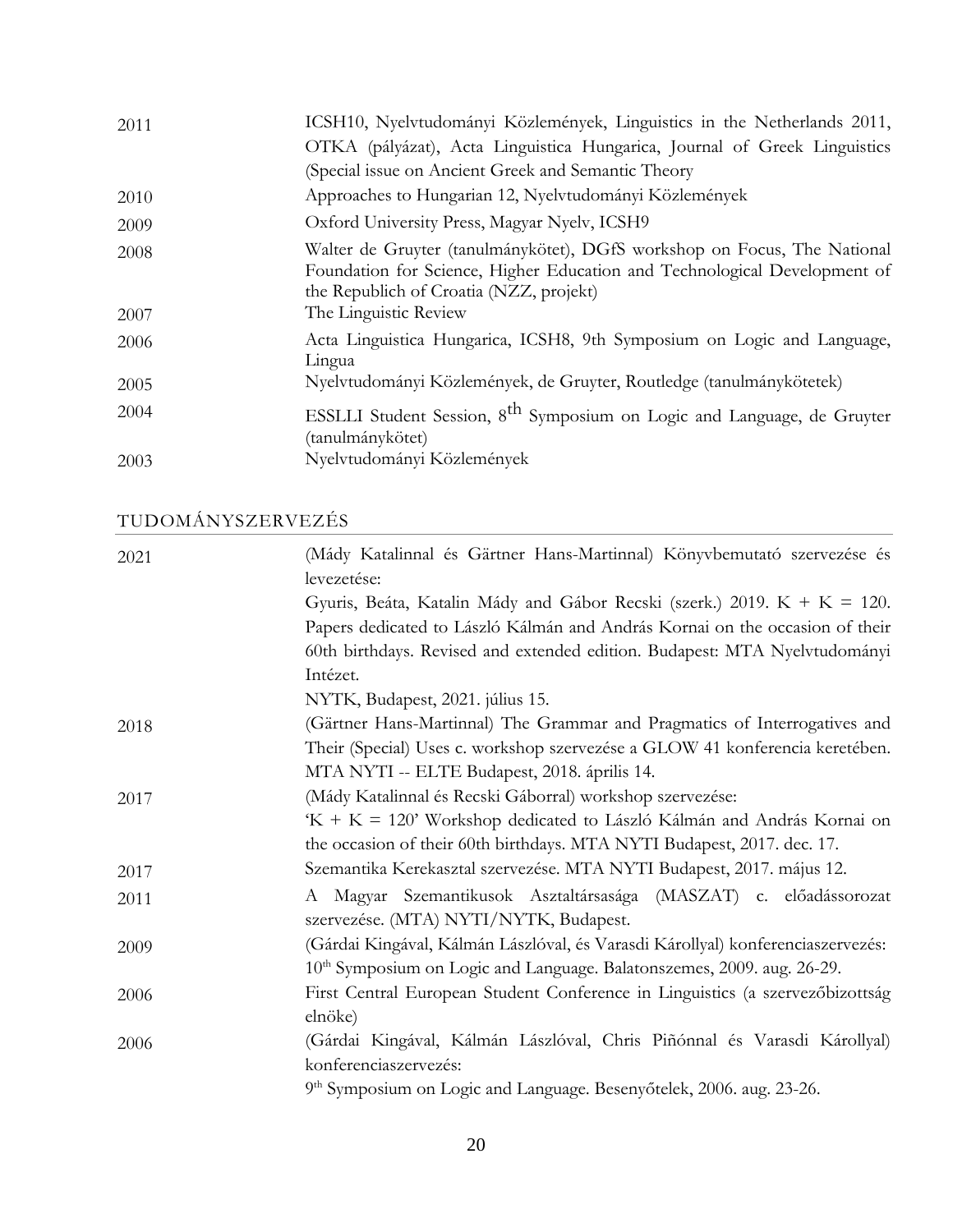| $2005 - 2006$ | tudományos titkár, MTA NYTI                                           |  |  |  |
|---------------|-----------------------------------------------------------------------|--|--|--|
| $2002 - 2003$ | tudományos titkár, MTA NYTI                                           |  |  |  |
| 2002          | Linguistic Socialization, Language Acquisition and Language Disorders |  |  |  |
|               | konferencia (a szervezőbizottság elnöke)                              |  |  |  |

## TAGSÁG

2008 Az MTA Köztestülete

## EGYÉB SZAKMAI TEVÉKENYSÉG

| $2017 -$      | a kuratórium elnöke                                                                                                                                                                                                   |
|---------------|-----------------------------------------------------------------------------------------------------------------------------------------------------------------------------------------------------------------------|
|               | Nyelvészet az Oktatásban és a Kutatásban Alapítvány<br>a Tanszéki Tanács tagja, ELTE BTK Filozófia Intézet, Elméleti Nyelvészeti                                                                                      |
| $2016 -$      | Tanszék, majd ELTE BTK – NYTK Kihelyezett Elméleti Nyelvészeti Központ                                                                                                                                                |
| $2015 - 2018$ | az MTA Magyar Nyelvi Osztályközi Állandó Bizottság tagja                                                                                                                                                              |
| $2014 -$      | a Jelentés és Nyelvhasználat c. folyóirat szerkesztőbizottsági tagja                                                                                                                                                  |
| $2014 -$      | bíráló, Bolyai János Kutatási Ösztöndíj Kuratóriuma (MTA)                                                                                                                                                             |
| $2014 - 2020$ | elnök, az MTA NYTI Közalkalmazotti Tanácsa                                                                                                                                                                            |
| $2010 -$      | a Pragmatic Interfaces c. könyvsorozat (Equinox) szerzkesztőbizottsági tagja                                                                                                                                          |
| 2010          | tag, az (MTA) NYTI/NYTK Etikai Bizottsága                                                                                                                                                                             |
| $2009 - 2012$ | tag, az MTA NYTI Közalkalmazotti Tanácsa                                                                                                                                                                              |
| $2001 - 2017$ | kuratóriumi tag                                                                                                                                                                                                       |
| $2001 - 2018$ | Nyelvészet az Oktatásban és a Kutatásban Alapítvány<br>recenziós szerkesztő, Acta Linguistica Hungarica (majd: Acta Linguistica<br>Academica)                                                                         |
| $1997 - 2020$ | rendszeres oktatás (ált. 2 kurzus szemeszterenként) az ELTE elméleti nyelvészet<br>szakán, később a szabad bölcsészet alapszak elméleti nyelvészet<br>specializációjában, az elméleti nyelvészet MA és PhD programban |

## DÍJAK

| 2018 | Szépe György Publikációs Díj, MTA NYTI                           |  |
|------|------------------------------------------------------------------|--|
| 2002 | Akadémiai Ifjúsági Díj, MTA                                      |  |
| 1993 | Dékáni dícséret (kiemelkedő tanulmányi eredményért és társadalmi |  |
|      | tevékenységért), KLTE Debrecen                                   |  |

## MÉDIAMEGJELENÉS

| 2020. nov. 18. | vendég a Klubrádió szószátvár c. műsorában (műsorvezetők: Kálmán László és |
|----------------|----------------------------------------------------------------------------|
|                | Nádasdy Adám)                                                              |
|                | http://www.budling.hu/~kalman/arch/popular/szoszatyar/20201118.mp3         |